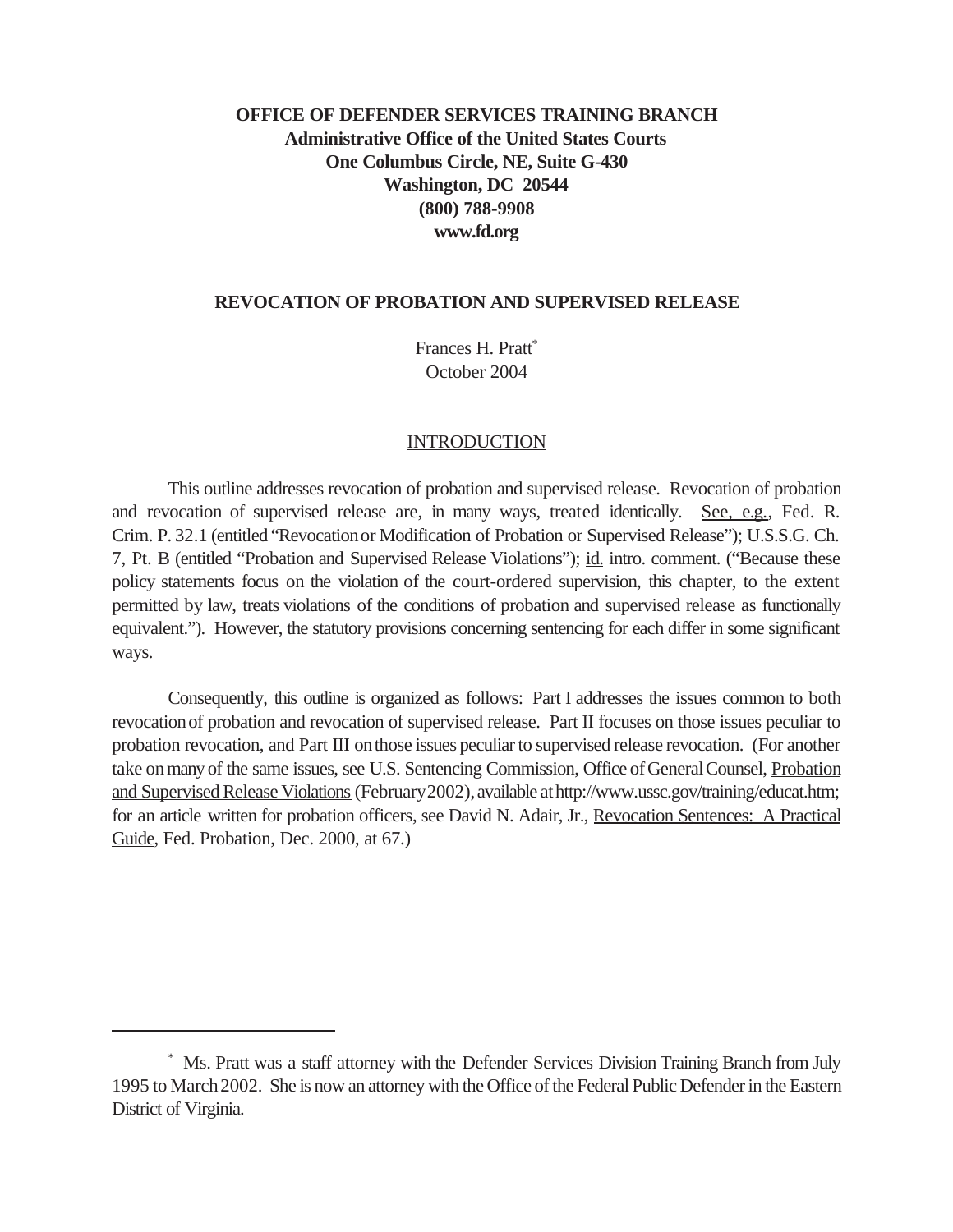## I. REVOCATION OF PROBATION AND OF SUPERVISED RELEASE: CONSIDERATIONS COMMON TO BOTH

#### A. Jurisdiction of the District Court

- 1. To have jurisdiction to revoke probation or supervised release, a district court must issue a warrant or summons that is based on analleged violationof a condition of probation or supervised release prior to the expiration of the period of supervision. United States v. Morales, 45 F.3d 693 (2d Cir. 1995) (supervised release); United States v. Barton, 26 F.3d 490 (4th Cir. 1994) (supervised release); United States v. Naranjo, 259 F.3d 379 (5th Cir. 2001) (supervised release); United States v. Neville, 985 F.2d 992 (9th Cir. 1993) (supervised release); United States v. Schmidt, 99 F.3d 315 (9th Cir. 1996) (probation).
- 2. On September 13, 1994, Congress amended the statutory revocation provisions to permit courts to exercise their power to revoke probation or supervised release even after the expirationof the supervision period as long as the warrant or summons was issued before the expiration of the supervision period. 18 U.S.C. § 3565(c) (probation); 18 U.S.C. § 3583(i) (supervised release); United States v. Lominac, 144 F.3d 308 (4th Cir. 1998) (supervised release); United States v. Garrett, 253 F.3d 443 (9th Cir. 2001) (supervised release). However, any delay must be "reasonably necessary"; a two-year delay caused bythe government was not reasonably necessary, so the court did not have jurisdictionto revoke probation. United States v. Dworkin, 70 F. Supp. 2d 214 (E.D.N.Y. 1999); cf. Garrett. For cases addressing the constitutional dimensions of delay, see Section I.H.2.
- 3. Jurisdiction and tolling of supervised release: Supervised release is tolled when a defendant is on fugitive status, United States v. Crane, 979 F.3d 687 (9th Cir. 1992), or when a defendant is incarcerated in connection with a conviction, 18 U.S.C. § 3624(e); United States v. Garrett, 253 F.3d 443 (9th Cir. 2001). However, pre-trial detention does not qualify as imprisonment for purposes of § 3624(e). Id., citing United States v. Morales-Alejo, 193 F.3d 1102 (9th Cir. 1999).

## B. Use of a Magistrate Judge

1. Where the original offense is a misdemeanor for which the defendant consented to trial, judgment, and sentencing by a magistrate judge, the magistrate judge has authority to revoke probation or supervised release. 18 U.S.C. § 3401(b), (d) (probation), (h) (supervisedrelease);UnitedStatesv. Colacurcio,84 F.3d 326 (9thCir. 1996) (probation; noting that 18 U.S.C. § 3401(h) was implemented to overrule United States v. Williams, 919 F.2d 266 (5th Cir. 1990)); United States v. Raynor, 764 F. Supp. 1067 (D. Md. 1991) (supervised release); United States v. Crane, 979 F.2d 687 (9th Cir. 1992) (supervised release).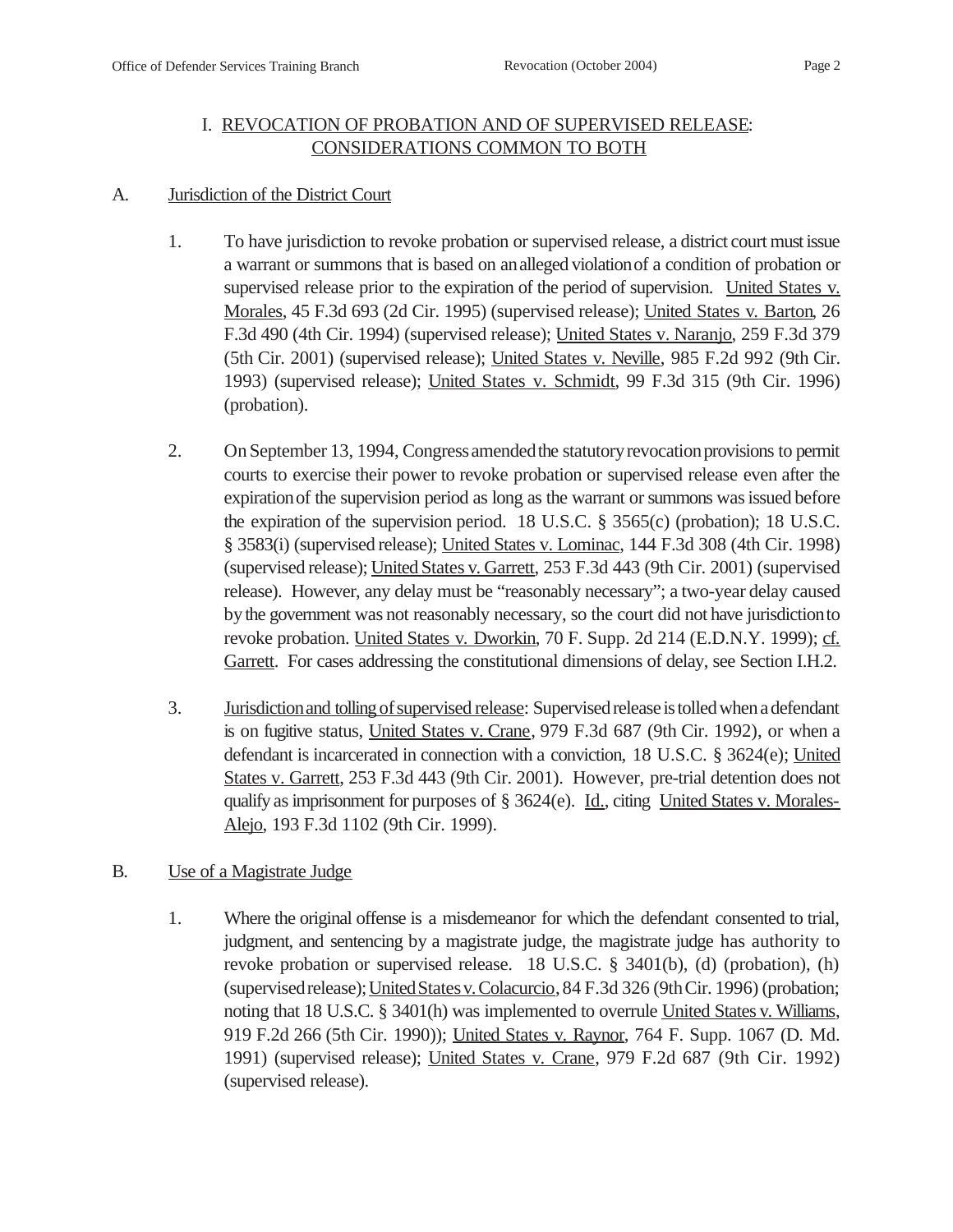- 
- 2. In other cases, the district court may refer revocation proceedings to a magistrate judge, who must file proposed findings and recommendations. 18 U.S.C. § 3401(i) (added 1992); United States v. Rodriguez, 23 F.3d 919 (5th Cir. 1994); see United States v. Waters, 158 F.3d 933 (6thCir. 1998). However, the language of section 3401(i) appears to be limited to supervised release cases.
- C. Probation Officers May File Petition: Three appellate courts have held that the filing of petitions seeking warrants and revocation proceedings by probation officers does not exceed the probation officers' statutoryauthorityunder 18 U.S.C. § 3603, was not an improper delegationofa judicial function, and was not the unauthorized practice of law. United States v. Cofield, 233 F.3d 405 (6th Cir. 2000); United States v. Mejia-Sanchez, 172 F.3d 1172 (9th Cir. 1999); United States v. Davis, 151 F.3d 1304 (10thCir. 1998); see also United States v. Burnette, 980 F. Supp. 1429 (M.D. Ala. 1997). Contra United States v. Jones, 957 F. Supp. 1088 (E.D. Ark. 1997) (invalidating practice); see also United States v. Waters, 158 F.3d 933 (6th Cir. 1998) (noting district court criticism of Jones, but finding claim waived).
- D. Contents of Warrant: Rule 32.1(a)(2)(A); 18 U.S.C. § 3565(c); United States v. Gordon, 961 F.2d 426 (3rd Cir. 1992); United States v. Kirtley, 5 F.3d 1110 (7th Cir. 1993); United States v. Tham, 884 F.2d 1262 (9th Cir. 1989); United States v. McAfee, 998 F.2d 835 (10th Cir. 1993); see also Section I.H.1.
- E. The Probable Cause Hearing: Fed. R. Crim. P. 32.1(a)(1) provides that if a defendant is held in custodyon the basis of a violation of probation or supervised release, he must be given a prompt hearing to determine if there is probable cause to hold him. The defendant must be given notice ofthe hearing, anopportunityto appear and present evidence,anopportunityto questionopposing witnesses (if requested), and notice of the right to counsel. However, where a defendant has a hearing limited to the issue of detention in the course of which the alleged violation is described, the defendant waives his right to a probable cause hearing unless he specifically requests one. United States v. Whalen, 82 F.3d 528 (1st Cir. 1996). Further, where a defendant is not held in custody solely on probation or supervised release violations (e.g., he is held for committing another offense that also violates his release conditions), he is not entitled to a probable cause hearing under Rule 32.1. United States v. Pardue, 363 F.3d 695 (8th Cir. 2004).
	- 1. Disclosure ofevidence required: United States v. Ramos-Santiago, 925 F.2d 15 (1st Cir. 1991); United States v. Ayers, 946 F.2d 1127 (5thCir. 1991); United States v. Donaghe, 924 F.2d 940 (9th Cir. 1991); United States v. Tham, 884 F.2d 1262 (9th Cir. 1989). Be wary of probation officers testifying to information received but not disclosed.
- F. The Revocation Hearing: Rule 32.1(a)(2) requires that a revocation hearing be held within a reasonable time inthe district of jurisdiction. The defendant must be accorded various rights and opportunities: written notice of the alleged violation; disclosure of evidence; the opportunity to appear and present evidence; the opportunity to question opposing witnesses; and notice of the right to counsel. See Section I.H for cases addressing the constitutional dimensions of these rights.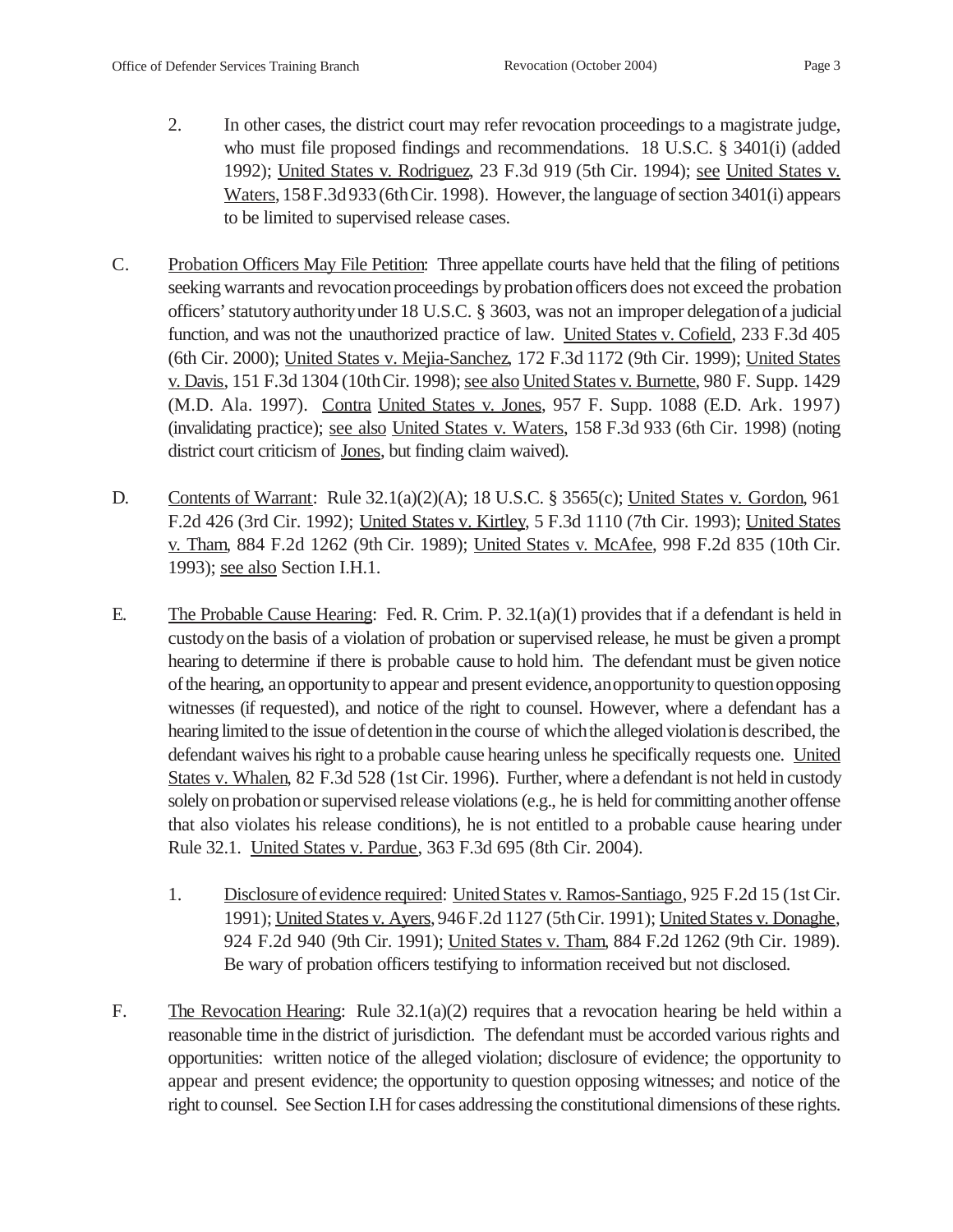#### G. Evidentiary Issues

- 1. Discovery: Rule 16 (discovery) applies by virtue of the fact that it is not excluded by Rule 54. See generally Bobbi J. Anello, Annotation, Availability of Discovery at Probation Revocation Proceedings, 52 A.L.R.5th 559 (1997).
- 2. Applicability of Jencks Act: Rule 32.1(c) provides for the application of Fed. R. Crim. P. 26.2, concerning witness statements, torevocationproceedings. Allowing defense counsel only nine minutes to review Jencks materials is not an abuse of discretion. United States v. Stanfield, 360 F.3d 1346 (D.C. Cir. 2004).
- 3. Applicability of evidentiary rules
	- a. Federal Rules of Evidence: Rule 1101(d)(3) provides specifically that the Rules of Evidence do not apply to sentencing or to the granting or revoking of probation. See also United States v. McCallum, 677 F.2d 1024 (4thCir. 1982). Rule 1101, however, does not mention revocation of supervised release. In United States v. Frazier, 26 F.3d 110 (11th Cir. 1994), aff'g807 F. Supp. 119 (N.D. Ga. 1992), the Eleventh Circuit held that the Rules of Evidence do not apply to supervised release revocations, because supervised release is comparable to probation and parole. See also United States v. Portalla, 985 F.2d 621 (1st Cir. 1993); United States v. Walker, 117 F.3d 417 (9th Cir. 1997).
	- b. Exclusionaryrule: The Supreme Court has held that the exclusionary rule does not apply to state parole revocation proceedings. Pennsylvania Bd. of Probation & Parole v. Scott, 524 U.S. 357 (1998) (5-4 decision); see United States v. Armstrong, 187 F.3d 392 (4th Cir. 1999); United States v. Hebert, 201 F.3d. 1103 (9thCir. 2000). Prior to this decision, the majority of courts addressing the issue had held that the exclusionary rule does not apply to federal revocation proceedings unless there is police harassment of the defendant. E.g., United States v. Montez, 952 F.2d 854 (5th Cir. 1992); United States v. Finney, 897 F.2d 1047 (10th Cir. 1990).
- 4. Use of hearsay: Hearsay testimony is admissible as long as it is reliable. United States v. Stephenson, 928 F.2d 728 (6th Cir. 1991); United States v. Pratt, 52 F.3d 671 (7thCir. 1995); United States v. Burkhalter, 588 F.2d 604 (8th Cir. 1978); United States v. Miller, 514 F.2d 41 (9th Cir. 1975); cf. U.S.S.G. § 6A1.3, comment. (court may consider any information "so long as it has 'sufficient indicia of reliability to support its probable accuracy,'" and specifically permitting consideration of reliable hearsay). If the hearsay is reliable, the court must weigh the need for it against the defendant's right to confront and examine adverse witnesses. United States v. Waters, 158 F.3d 933 (6th Cir. 1998) (use ofreliable hearsaynot barred by Rule 32.1(a)(2)(D)); United States v. O'Meara, 33 F.3d 20 (8thCir. 1994); United States v. Reynolds, 49 F.3d 423 (8thCir 1995); United States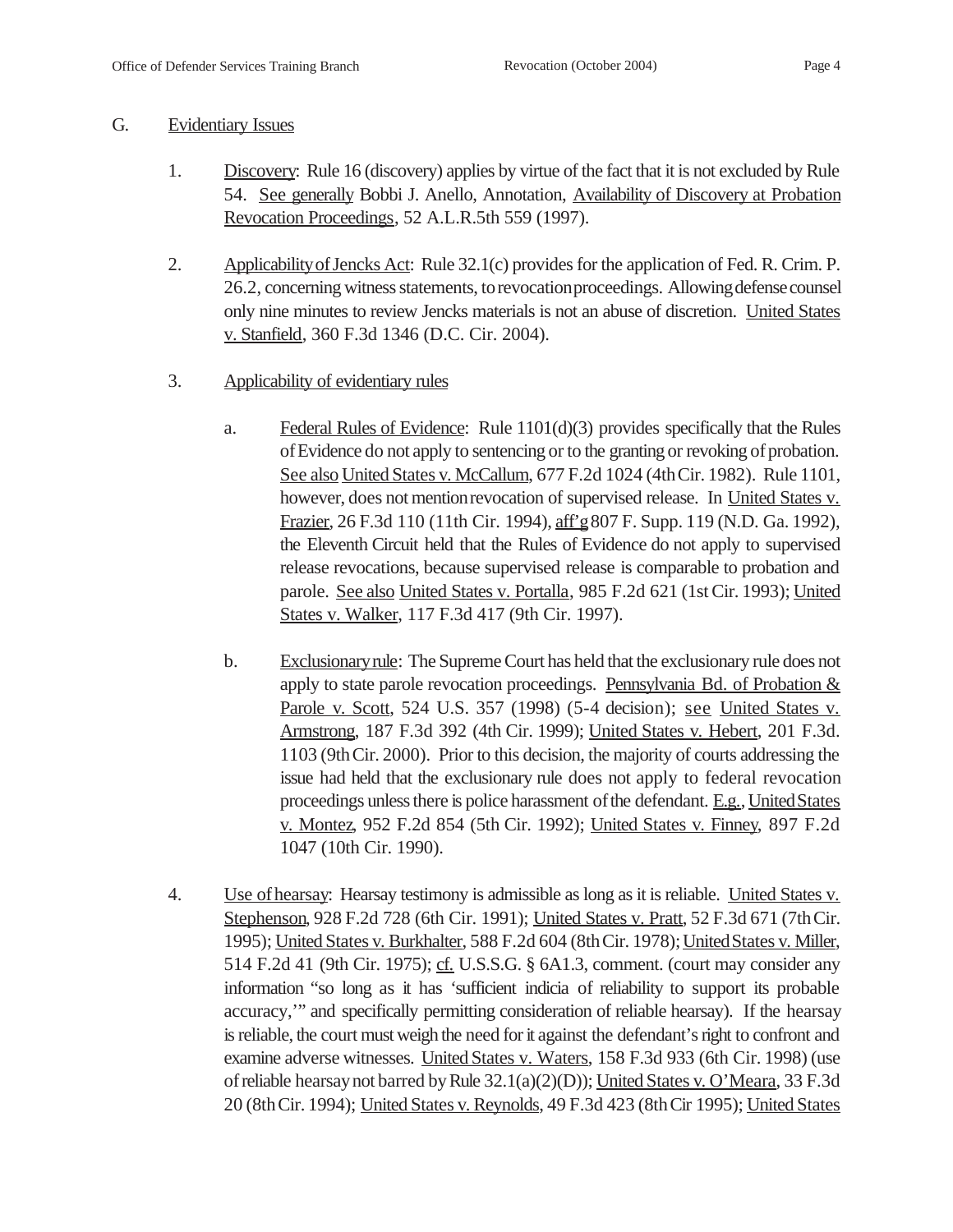v. Walker,117F.3d 417 (9thCir. 1997); United States v. Frazier, 26 F.3d 110 (11thCir. 1994); see Section I.H.4.

- 5. Standard of proof
	- a. To revoke a defendant's supervised release, the court must find by a preponderance of the evidence that the defendant violated a condition of supervised release. 18 U.S.C. § 3583(e)(3); <u>see also United States v. Whalen</u>, 82 F.3d 528 (1st Cir. 1996); United States v. Marshall, 371 F.3d 42 (2nd Cir. 2004); United States v. Poellnitz, 372 F.3d 562 (3d Cir. 2004); United States v. Alaniz-Alaniz, 38 F.3d 788 (5th Cir. 1994); United States v. Goad, 44 F.3d 580 (7th Cir. 1995); United States v. Copeland, 20 F.3d 412 (11th Cir. 1994).
	- b. Preponderance of the evidence is also the standard applied to probation revocation. United States v. Bujak, 347 F.3d 607 (6thCir. 2003); United States v. Hooker, 993 F.2d 898 (D.C. Cir. 1993).
- 6. Evidence of drug possession: Most circuits have held that drug use (typically proven by a defendant's admission or by urinalysis test results) can constitute evidence of drug possession. United States v. Dow, 990 F.2d 22 (1st Cir. 1993); United States v. Wirth, 250 F.3d 165 (2nd Cir. 2001); United States v. Blackston, 940 F.2d 877 (3d Cir. 1991); United States v. Clark, 30 F.3d 23 (4thCir. 1994); United States v. Courtney, 979 F.2d 45 (5thCir. 1992); United States v. Hancox, 49 F.3d 223 (6thCir. 1995); United States v. Young, 41 F.3d 1184 (7th Cir. 1994); United States v. Oliver, 931 F.2d 463 (8thCir. 1991); United States v. Baclaan, 948 F.2d 628 (9th Cir. 1991); United States v. Rockwell, 984 F.2d 1112 (10th Cir. 1993), overruled on other grounds by Johnson v. United States, 529 U.S. 694 (2000); United States v. Granderson, 969 F.2d 980 (11th Cir. 1992), aff'd on other grounds, 511 U.S. 39 (1994).
- 7. Sufficiency of evidence: United States v. Brennick, 337 F.3d 107 (1st Cir. 2003) (corroborated confession sufficient to establishviolation); United States v. Alaniz-Alaniz, 38 F.3d. 788 (5th Cir. 1994) (testimony of single witness sufficient); United States v. Levine, 983 F.2d 785 (7th Cir. 1993) (evidence sufficient to establish defendant's commissionoftheft by deception); United States v. Huusko, 275 F.3d 600 (7thCir.2001) (court entitled to rely on state conviction as proof of violation of state law); United States v. Iversen, 90 F.3d 1340 (8th Cir. 1996) (evidence sufficient where defendant admitted to two violations and store securityofficer testified indetail about defendant's shoplifting); United States v. Hall, 984 F.2d 387 (10th Cir. 1993) (evidence sufficient to establish defendant's involvement incocaine distribution); United States v. Copeland, 20 F.3d 412 (11th Cir. 1994) (police officer's testimony sufficient to establish that person selling cocaine to officer was defendant; although defendant presented evidence to contrary, court entitled to find officer's testimony more credible).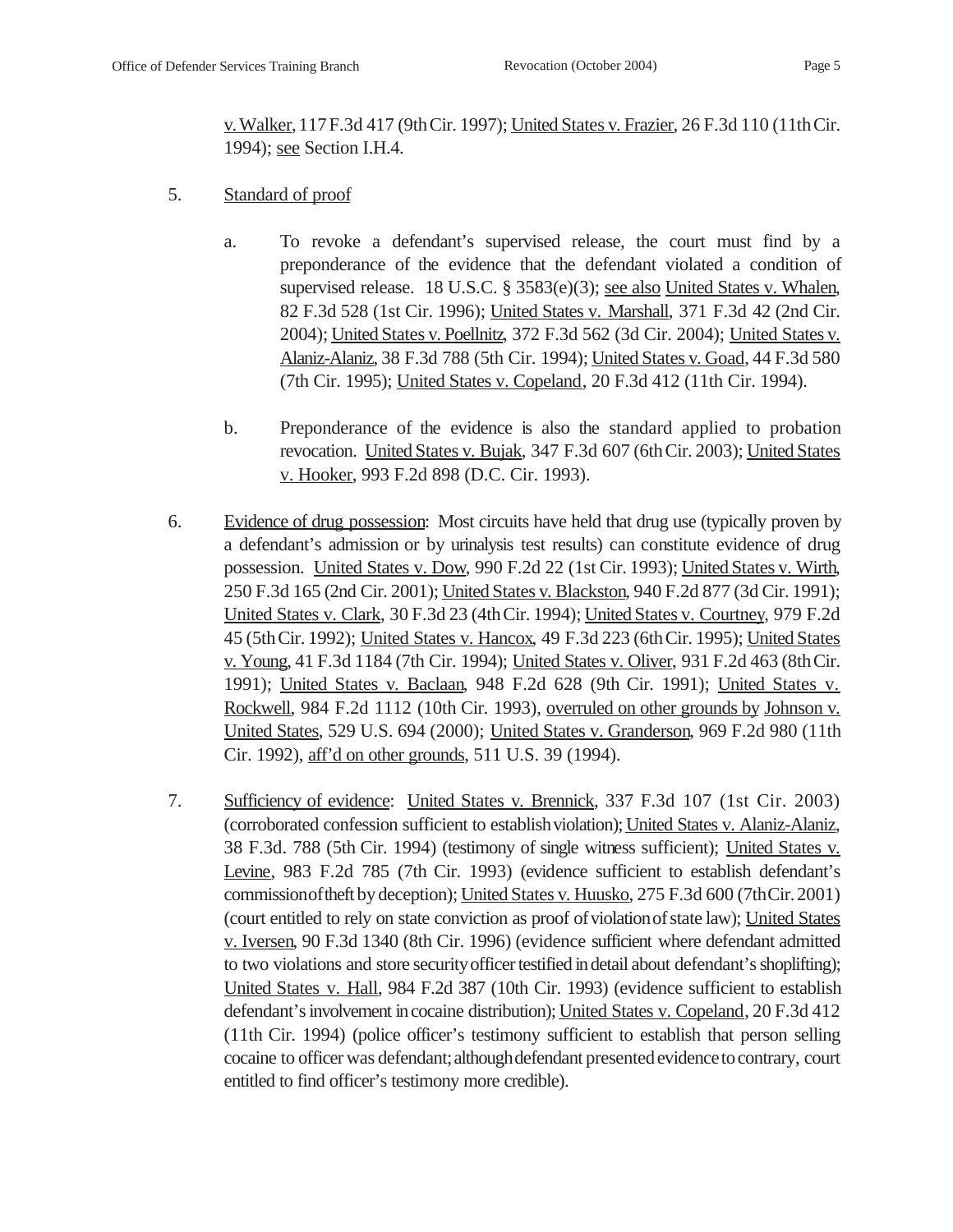- 
- 8. Nolo contendre pleas: While a nolo plea does not necessarily establish a factual basis or admission to a violation, see United States v. Poellnitz, 372 F.3d 562 (3d Cir. 2004), it does not violate due processfor a court to rely upona certified judgment froma nolo plea to establish a violation, United States v. Verduzco, 330 F.3d 1182 (9th Cir. 2003).
- H. Constitutional Concerns: In Morrisey v. Brewer, 408 U.S. 471 (1972), and by extension in Gagnon v. Scarpelli, 411 U.S. 788 (1973), the Supreme Court held that a defendant must be accorded a minimumofdue processbeforehisparole or probationcanbe revoked. Fed. R. Crim. P. 32.1, added in 1979, incorporates the Court's requirements. This section covers the most frequently litigated of those due process requirements, as well as some arising under other parts of the Constitution.
	- 1. Notice: Rule 32.1(b)(1)(B) requires that a defendant be given notice of the probable cause hearing and of the alleged violation. Rule  $32.1(b)(2)(A)$  requires that a defendant be given written notice of the alleged violation. A petition alleging a defendant's use of drugs in violation of a condition of supervised release instructing the defendant not to purchase, possess, use, distribute, or administer any drug was found to give sufficient notice of an allegation of possession of drugs to trigger mandatory revocation. United States v. McAfee, 998 F.2d 835 (10th Cir. 1993); see also Section I.G.6 (evidence of drug use as evidence of drug possession).

Where the violation consists of committing "another federal, state, or local crime," the petition for revocation must clearly specify a statutory provision that the defendant's conduct is alleged to violate. United States v. Chatelain, 360 F.3d 114 (2d Cir. 2004); United States v. Havier, 155 F.3d 1090 (9th Cir. 1998).

2. Delay: Rule  $32.1(b)(1)(A)$  requires the preliminary hearing to be held promptly. Rule  $32.1(b)(2)$  requires the revocation hearing to be held "within a reasonable time." United States v. Sanchez, 225 F.3d 172 (2d Cir. 2000) (four-year delay between occurrence of violation and issuance of summons did not violate due process where summons and revocation hearing took place before term of supervised release ended); United States v. Poellnitz, 372 F.3d 562 (3d Cir. 2004) (two-year delay due to prosecution of state charges not unreasonable); United States v. Tippens, 39 F.3d 88 (5th Cir. 1994) (30 month delay); United States v. Throneburg, 87 F.3d 851 (6th Cir. 1996) (holding revocation hearing nearly two years after issuance of violation warrant neither violation of due process nor abuse of discretion where warrant issued eight months into term of supervised release and hearing held before expiration of term of supervision; due process concerns implicated only where delay prejudices defendant's ability to challenge validity ofrevocation, not where delay affects defendant's ability to have revocationsentence run concurrently with state sentence); United States v. Shampang, 987 F.2d 1439 (9th Cir. 1993) (although unreasonable delay between time of violation and revocation proceeding may violate due process, five-month delay in this case was acceptable).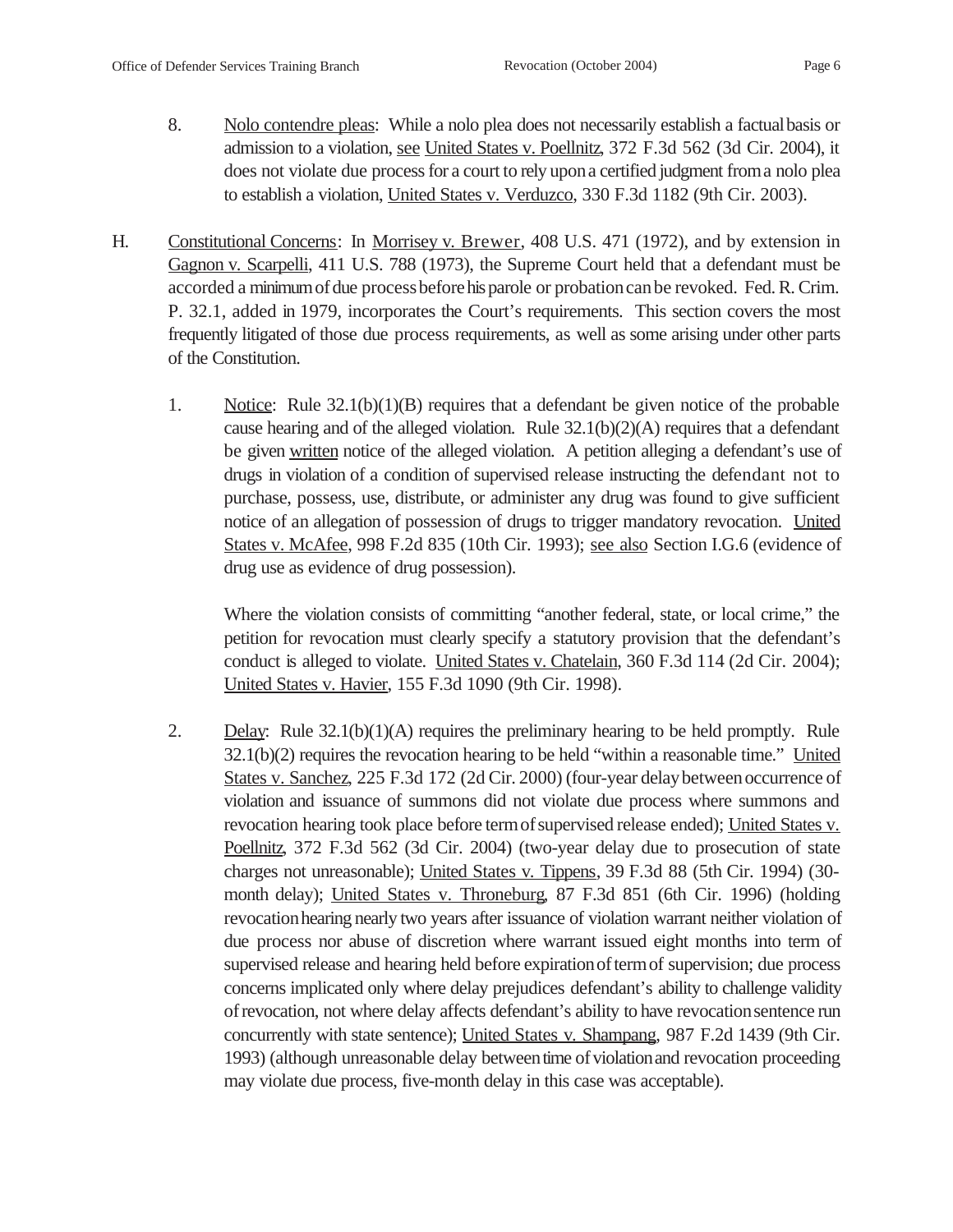#### 3. Presence

- a. Revocation hearing: Rule  $32.1(b)(2)(C)$  requires that the defendant be given the opportunity to appear at the revocation hearing. If the defendant chooses, however, to waive a revocation hearing, that waiver must be knowing and voluntary. United States v. Pelensky, 129 F.3d 63 (2d Cir. 1997); United States v. LeBlanc, 175 F.3d 511 (7thCir. 1999); United States v. Stocks,104F.3d 308 (9th Cir. 1997).
- b. Sentencing: The Fifth Circuit vacated a revocation sentence where the district court sentenced the defendant in absentia. The appellate court found that the lower court's adoption of the magistrate judge's proposed findings and recommendations violated the defendant's right to be present and to have allocution pursuant to Fed. Crim. R.  $43(a)$  and  $32(a)(1)(C)$ . United States v. Rodriguez, 23 F.3d 919 (5th Cir. 1994); see also United States v. Waters, 158 F.3d 933 (6th Cir. 1998).
- 4. Confrontation: Rule 32.1(b)(2)(C) gives the defendant the opportunity to question adverse witnesses "unless the court determines that the interest of justice does not require the witness to appear." The confrontation issue arises most frequently in the context of the use of positive drug tests as evidence of drug possession without presenting the person who processed the urine or blood sample used for testing. The right includes the ability to impeach the accuracy of test results. The court must balance the defendant's right to confrontation against the government's "good cause" to deny the right. The court must also consider the reliability of the evidence. Good cause for the government is typically the difficulty and expense of procuring witnesses. See, e.g., United States v. McCormick, 54 F.3d 214 (5th Cir. 1995) (no violation where testimony of lab technician would be of limited value and where defendant failed to pursue even one of various alternative means of challenging test results); United States v. Kindred, 918 F.2d 485 (5th Cir. 1990) (defendant's confrontation rights were not violated by admissionof urinalysis test through testimony of probation officer); United States v. Martin, 371 F.3d 466 (8th Cir. 2004) (finding some hearsay inadmissible because government explanation for not producing witness suggested statements were not reliable); United States v. Comito, 177 F.3d 1166 (9th Cir. 1999) (use of witness's testimony regarding defendant's girlfriend's unsworn verbal statements without performing balancing test violated confrontationclause); United States v. Martin, 984 F.2d 308 (9th Cir. 1993) (although right to confrontation not as strong in revocation proceeding as in trial setting, defendant's right violated in this case where district court refused to allow defendant to retest urine samples that were the only evidence of drug possession); United States v. Penn, 721 F.2d 762 (11th Cir. 1983).

Following Crawford v. Washington, 124 S. Ct. 1354 (2004), courts have considered the the application of that decision to revocation proceedings and found that it does not apply because it involves the Sixth Amendment right to confrontation in a criminal prosecution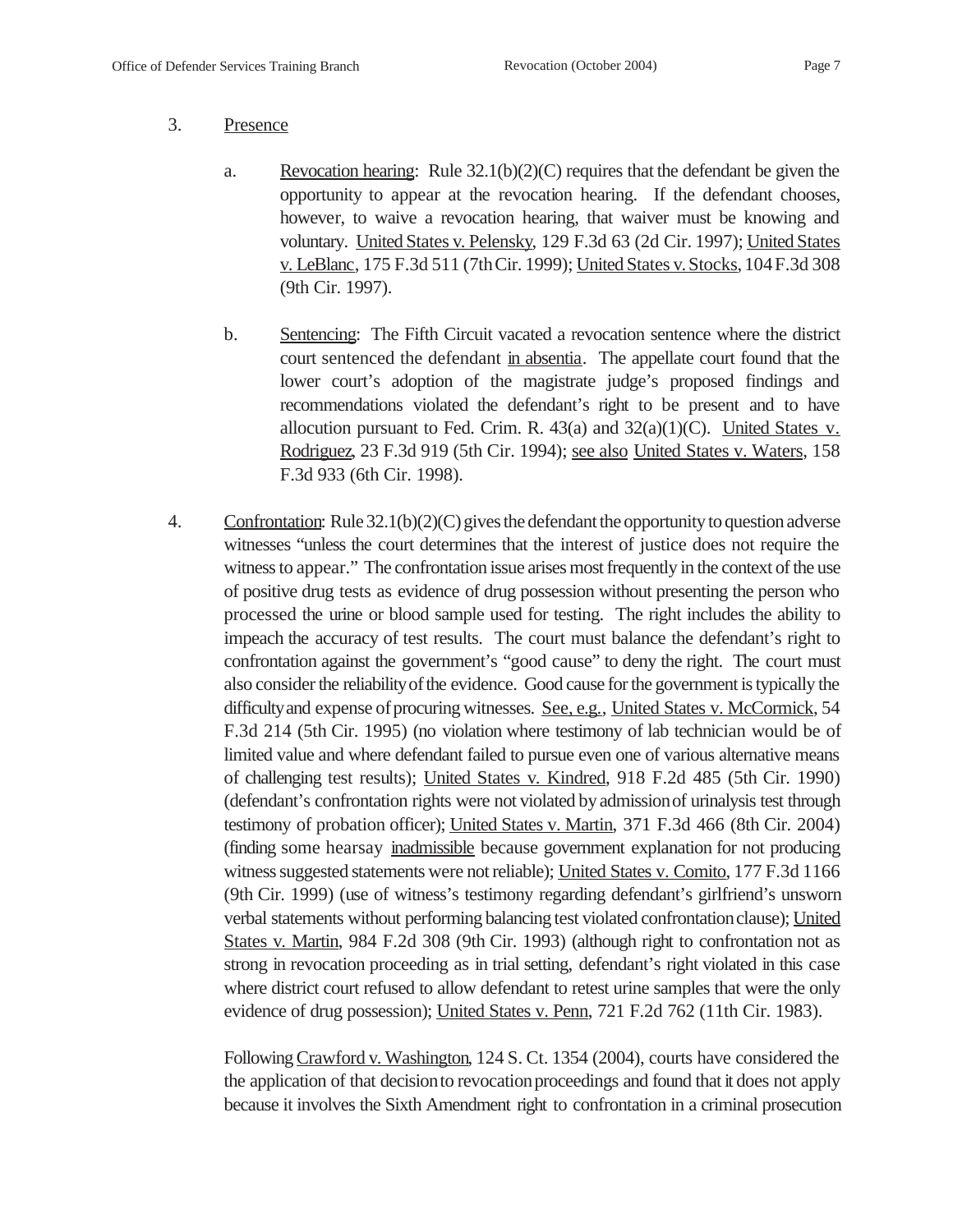whereas Rule 32.1 provides a limited due process right to confront witnesses. United States v. Martin, 382 F.3d 840, 844 n.4 (8th Cir. 2004); United States v. Barraza, 318 F. Supp. 2d 1031 (S.D. Cal. 2004); see also United States v. Taveras, 380 F.3d 532 (1st Cir. 2004) (avoiding consideration of Crawford issue).

- 5. Voluntary and Knowing Nature of Plea: Unlike Rule 11, Rule 32.1 does not require the district court to make specific inquiries of a defendant who wishes to admit to violations and waive the procedural rights provided under that rule. Four courts of appeals, however, have found that, to comply with the dictates of the due process clause, a defendant's admission of violations and waiver of Rule 32.1 rights must be knowingly and voluntarily made, and that the record must reflect such a waiver. See United States v. Correa-Torres, 326 F.3d 18 (1st Cir. 2003); United States v, LeBlanc, 175 F.3d 511 (7th Cir. 1999); United States v. Pelensky, 129 F.3d 63, 68 n.9 (2d Cir. 1997); United States v. Stocks, 104 F.3d 308, 312 (9thCir.), cert. denied, 522 U.S. 904 (1997). The Fourth Circuit has this issue presently under review. United States v. Farrell, No. 04-4196.
- 6. Defendant's right to speak
	- a. At the revocation hearing: The Sixth Circuit found that a defendant was denied due process when the district court prohibited the defendant from testifying as a witness at the final probation revocation hearing and allowed the defendant only to make unswornoral statements unassisted by counsel. United States v. Dodson, 25 F.3d 385 (6th Cir. 1994).
	- b. At the sentencing: Among the circuits addressing the issue, there is a split as to whether Rule 32 applies to sentencing in revocation cases.
		- i. Probation: Because section 3565(a) requires the court to "resentence the defendant under subchapter A," the better view is that Rule 32 does apply to sentencing hearings held after revocation of probation. However, only the Fifth Circuit applies Rule 32. United States v. Anderson, 987 F.2d 251 (5th Cir. 1993). The Sixth Circuit does not apply Rule 32. United States v. Coffey, 871 F.2d 39 (6th Cir. 1989) (but see United States v. Waters, 158 F.3d 933 (6th Cir. 1998)). The Eighth Circuit addressed, but did not decide, the issue. United States v. Iversen, 90 F.3d 1340 (8th Cir. 1996).
		- ii. Supervised release: The Fifth, Eighth, and Ninth Circuits apply Rule 32 to sentencing hearings held after revocation of supervised release. United States v. Reyna, 358F.3d 344 (5th Cir. 2004) (en banc); United States v. Patterson, 128 F.3d 1259 (8thCir. 1997); United States v. Carper, 24 F.3d 1157 (9thCir. 1994). The Sixth Circuit, while not applying Rule 32,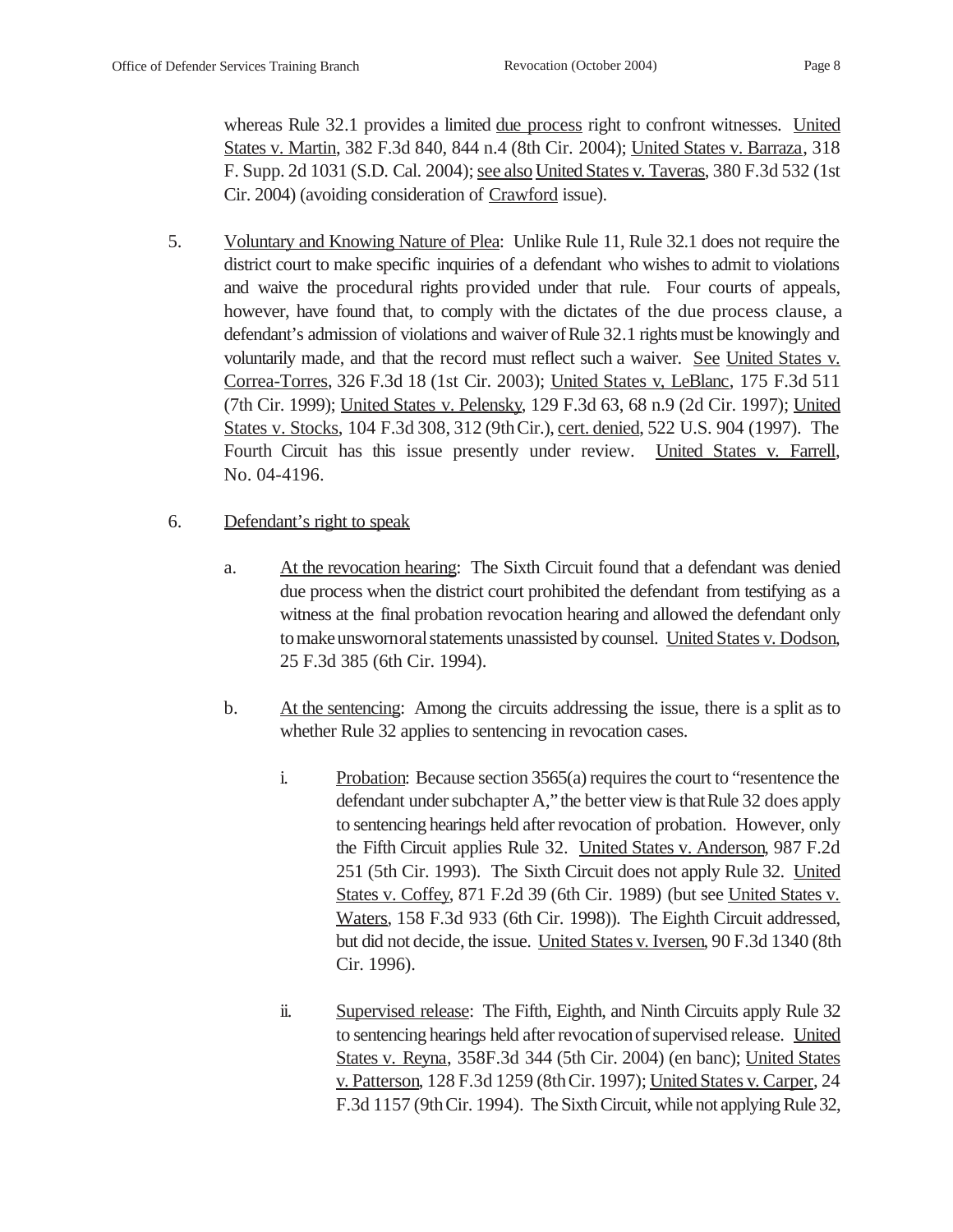invoked its supervisory powers to require district courts to provide defendants with an opportunity to allocute before imposing sentence for a violationofsupervised release. United States v. Waters, 158 F.3d 933 (6th Cir. 1998). The Eleventh Circuit has agreed with the Sixth Circuit. United States v. Frazier, 283 F.3d 1242 (11th Cir. 2002). The Third Circuit has also concluded that a defendant has a right to allocution at a supervised release revocation hearing. United States v. Plotts, 359 F.3d 247 (3rd Cir. 2004) (collecting cases).

- 7. Double jeopardy: Using the same conduct as the basis for a probation or supervised release violationand as the basis for criminalprosecutiondoes notviolate double jeopardy principles. United States v. Wyatt, 102 F.3d 241 (7th Cir. 1996); United States v. Soto-Olivas, 44 F.3d 788 (9th Cir. 1995). Similarly, because the punishment for violating a conditionofprobationorsupervised release bycommitting a criminaloffense is punishment for the offense for which probation or supervised release was imposed, the Double Jeopardy Clause does not preclude punishment for the new criminal conduct. United States v. Meeks, 25 F.3d 1117 (2d Cir. 1994); United States v. Woodrup, 86 F.3d 359 (4th Cir. 1996).
- 8. Self-incrimination: Where the defendant appeared voluntarily at the probation office for an appointment, she was not "in custody" for purposes of Miranda; consequently, the failure to give warnings against self-incrimination did not preclude use of her statements against her in revocation proceedings. United States v. Nieblas, 115 F.3d 703 (9th Cir. 1997).

A defendant is not denied his Fifth Amendment privilege whena district court conducts a hearing to revoke the defendant's supervised release before the adjudication ofunderlying state charges against him, inasmuch as the defendant is not compelled to testify at the hearing. United States v. Jones, 299 F.3d 103 (2d Cir. 2002).

- 9. Ex Post Facto Clause
	- a. Bases for mandatory revocation
		- i. On November 18, 1988, Congress added the provisions for mandatory revocation based on drug possession found in 18 U.S.C. § 3565(a) (subsection (b) after September 13, 1994) and 18 U.S.C.  $\S$  3583(g). Section 7303(d) of Public Law 100-690, 102 Stat. 4464, provided that the provisions applied "with respect to persons whose probation, supervised release, or parole begins after December 31, 1988." In keeping with that provision, the Sixth Circuit uses the date of the violation leading to revocation as the critical date for ex post facto purposes. United States v. Reese, 71 F.3d 582 (6th Cir. 1995). In contrast, the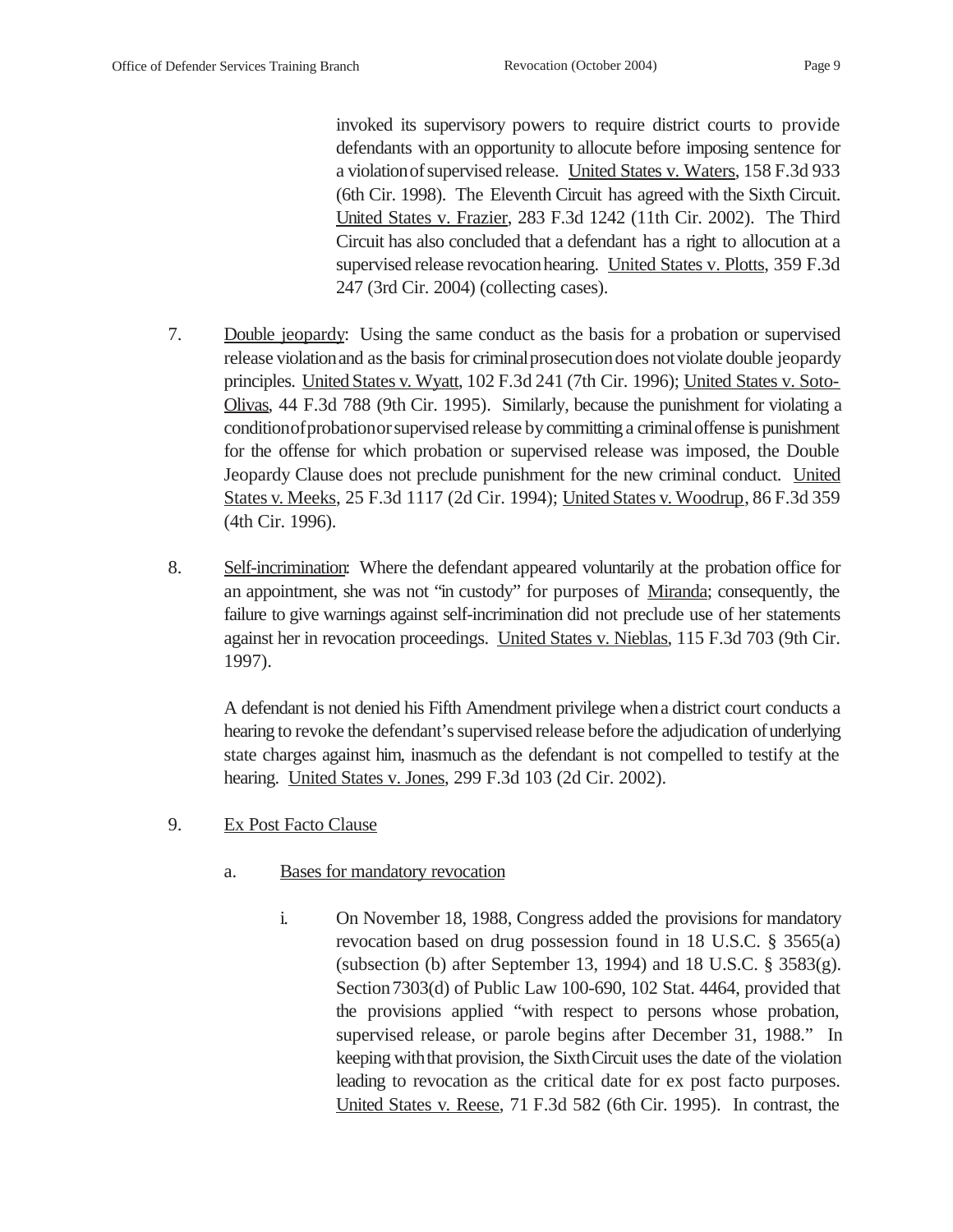Second, Fourth, and Ninth Circuit use the date of the original offense as the critical date. United States v. Meeks, 25 F.3d 1117 (2d Cir. 1994); United States v. Parriett, 974 F.2d 523 (4th Cir. 1992); United States v. Paskow, 11 F.3d 873 (9th Cir. 1993).

- ii. On September 13, 1994, Congress amended the mandatory revocation provisions in two ways. First, for supervised release, it expanded the possible bases for mandatory revocation to include firearm possession and refusal to submit to drug testing. Pub. L. No. 103-322, § 110505, 108 Stat. 2016-17. For probation, where firearm possession was already a basis for revocation, see 18 U.S.C. § 3565(b) (1993), Congress added the drug testing provision as an additional basis for revocation. Pub. L. No. 103-322, § 110506, 108 Stat. 2017-18. Second, Congress removed the "one-third" sentence requirement from both the supervised release and probation provisions. See Sections II.A.3.a and III.A.3.a for text comparisons. In United States v. McGee, 60 F.3d 1266 (7th Cir. 1995), the court found on plain error review that there was no ex post facto violation because the defendant was not subjected to any increase in punishment from the application of the amendments.
- iii. On November 2, 2002, Congress further amended the mandatory revocation provisions to include drug test failures (more than three positive tests within a one-year period) as another basis for revocation. Pub. L. No. 107-273, Div. B, Title II, § 2103(a), (b), 116 Stat. 1793; see 18 U.S.C. §§ 3565(b)(4), 3583(g)(4).
- b. Imposition of additional supervised release following revocation of supervised release: On September 13, 1994, Congress amended 18 U.S.C. § 3583 by adding section (h), which specifically permits the imposition of additional supervised following imprisonment for a violation of supervised release. Pub. L. No. 103-322, § 110505, 108 Stat. 2017. (For cases addressing this issue prior to the amendment, see Section III.B.2.a.) The circuits addressing whether section 3583(h) can be applied retroactively to defendants whose offenses took place prior to the amendment had split onthe issue. In Johnson v. United States, 529 U.S. 694 (2000), the Supreme Court resolved this split when it ruled that §3583(h) did not apply to revocations for offenses occurring prior to the section's enactment. However, the Court also ruled that under § 3583(e)(3) as it stood prior to Sept. 13, 1994, district courts had authority to impose additional supervised release following a term of imprisonment punishing a revocation violation.

When Congress added section (h) in 1994, it limited the imposition of supervised release to those cases in which a district court imposed less than the full amount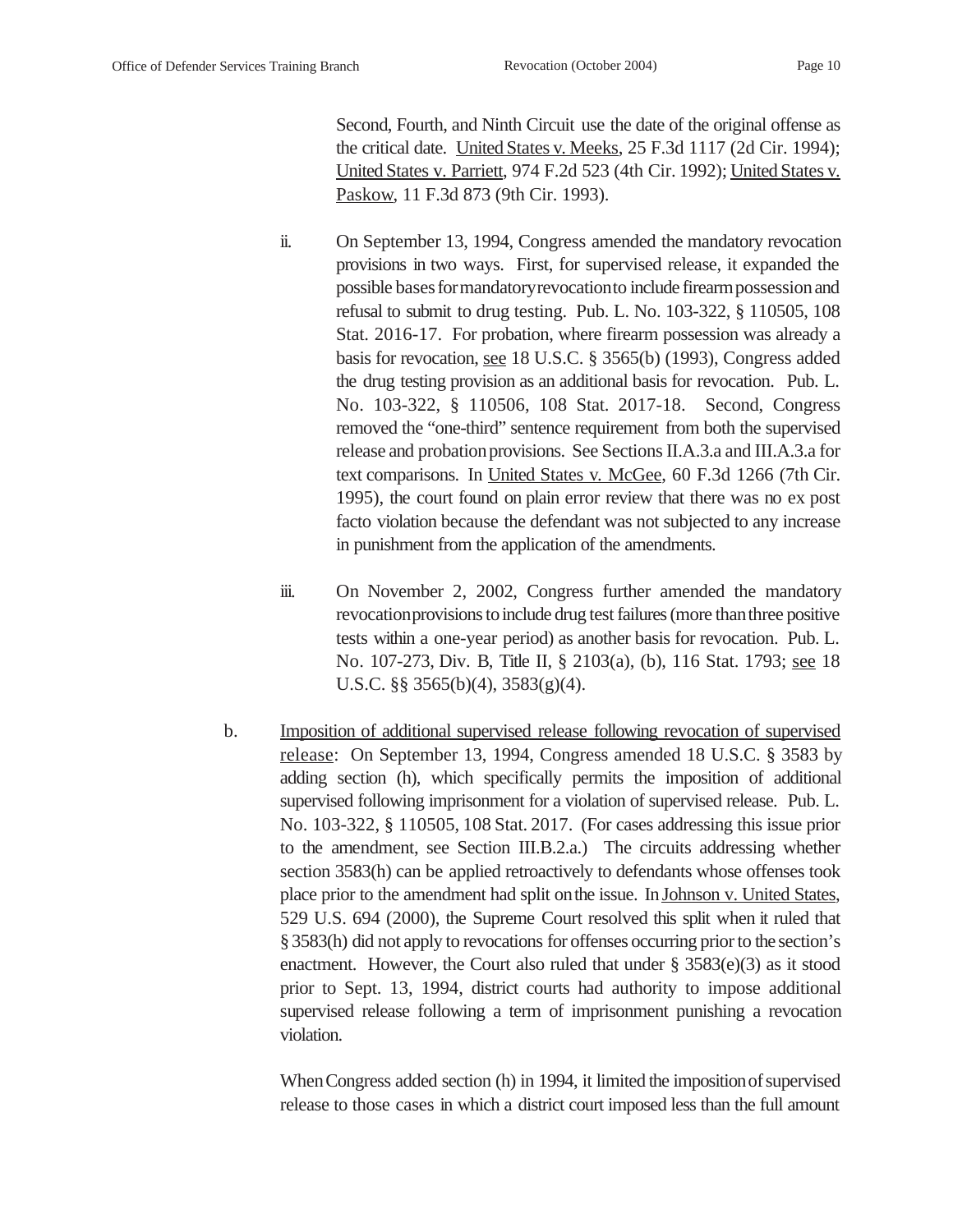of imprisonment available upon revocation: "When a term of supervised release is revoked and the defendant is required to serve a term of imprisonment that is less than the maximum term of imprisonment authorized under subsection (e)(3), the court may include a requirement that the defendant be placed on a term of supervised release after imprisonment." Pub. L. No. 103-322, § 110505, 108 Stat. 2017. Effective April 30, 2003, however, Congress amended section (h) to permit additional supervised release even where the district court gives the full amount ofimprisonment available: "When a term of supervised release is revoked and the defendant is required to serve a term of imprisonment, the court may include a requirement that the defendant be placed on a term of supervised release after imprisonment." PROTECT Act, Pub. L. No. 108-21, § 101(2), 117 Stat. 651.

c. Sentencing Guidelines: Courts have found that using the amended Chapter 7 policy statements does not create anexpost facto violation on two bases. United States v. Levi, 2 F.3d 842 (8th Cir. 1993) (Chapter 7 not subject to expost facto analysis because it does not have the force of law); United States v. Schram, 9 F.3d 741 (9th Cir. 1993) (the offense for Chapter 7 purposes is the violation of probation or supervised release, not the original offense).

#### I. Defenses

- 1. Insanity: The federal insanity defense is not available in revocation proceedings because revocation is not a "prosecution under any Federal statute" within the meaning of 18 U.S.C. § 17. United States v. Brown, 899 F.2d 189 (2d Cir. 1990). Moreover, there is no minimum standard of criminal responsibility required for revocation. Id.
- 2. Indigency: Where a condition of probation is that a defendant pay a fine or restitution, probation cannot be automatically revoked for inability to make payments. Bearden v. Georgia, 461 U.S. 660 (1983); see 18 U.S.C. § 3614; see also United States v. Leigh, 276 F.3d 1011 (8th Cir. 2002) (failure to pay monthly restitution warranted revocation of probation absent evidence that defendant lacked ability to pay or made good faith efforts to pay).
- 3. Underlyingconduct: Where the conduct underlying the revocation proceedings also results in a conviction in state court, the defendant cannot use the revocation proceedings to collaterally challenge the state conviction. United States v. Brown, 656 F.2d 1204 (5th Cir. 1981). However, where the appeal of the revocationis consolidated withthe appeal of the federal conviction for the conduct giving rise to the revocation, the vacation of the latter also results in vacation of the former. United States v. Singleterry, 646 F.2d 1014 (5thCir. 1981). The fact that a defendant has been acquitted of the conduct giving rise to the revocation proceeding does not preclude revocation. Morishita v. Morris, 702 F.2d 207 (10th Cir. 1983).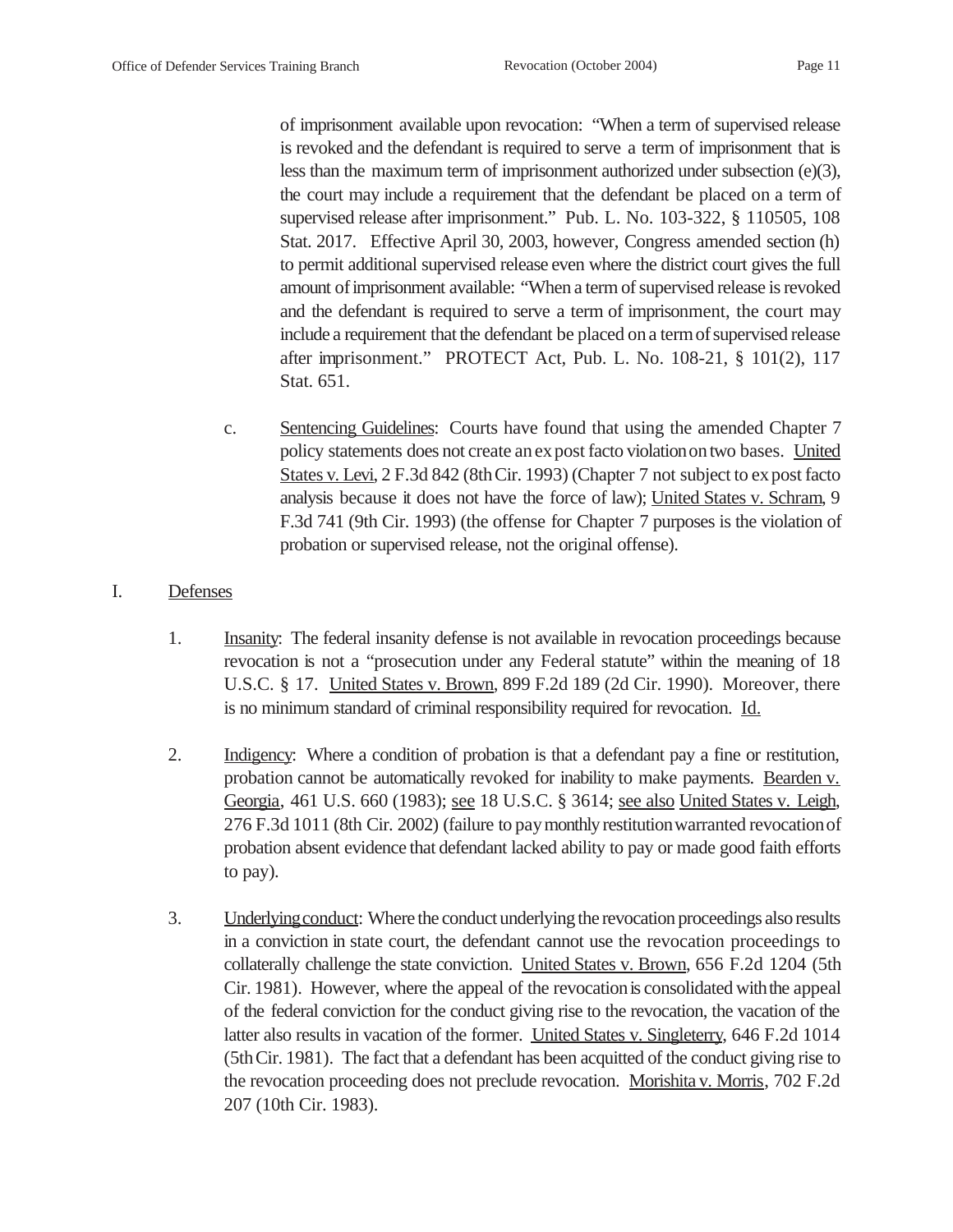#### J. Findings

- 1. Revocation: The Supreme Court held in Morrisey v. Brewer, 408 U.S. 471 (1972), and by extension in Gagnon v. Scarpelli, 411 U.S. 788 (1973), that in revoking parole or probation, a court must issue a written statement specifying the evidence it relied upon and its reasons for its decision to revoke. The appellate courts have developed an exception to this rule: written findings are not required, and due process is satisfied, where oral findings, if recorded or transcribed, create a record sufficient to advise the parties of the reasons for revocationand to permit appellate review. United States v. Barth, 899 F.2d 199 (2d Cir. 1990); United States v. Barnhart, 980 F.2d 219 (3d Cir. 1992); United States v. Copley, 978 F.2d 829 (4th Cir. 1992); United States v. Gilbert, 990 F.2d 916 (6thCir. 1993); United States v. Yancey, 827 F.2d 83 (7th Cir. 1987); United States v. Sesma-Hernandez, 253 F.3d 403 (9thCir. 2001) (enbanc); United States v. Copeland, 20 F.3d 412 (11th Cir. 1994); see also United States v. Whalen, 82 F.3d 528 (1st Cir. 1996) (on plain error review, no due process violation in court's failure to make written findings when defendant failed to request court to do so and court stated on record that it concluded defendant committed offense leading to revocationand adopted presentence report); cf. United States v. Kindred, 918 F.2d 485 (5th Cir. 1990) (remand for written findings not necessary when evidence at hearing was overwhelming that defendant possessed drugs, thus mandating revocation).
- 2. Sentencing: United States v. Blackston, 940 F.2d 877 (3d Cir. 1991) (court's statement of reasons for decision to sentence defendant above minimum required for revocation based on drug possession was sufficiently detailed); United States v. McClelland, 164 F.3d 308 (6th Cir. 1999) (reversing because district court's articulation of reasons insufficient to justify sentence); United States v. McClanahan, 136 F.3d 1146 (7th Cir. 1998) (district court made sufficient findings to justify sentence at statutory maximum); United States v. Lockard, 910 F.2d 542 (9th Cir. 1990) (18 U.S.C. § 3553(c) requires judge to state in open court the general reasons for imposing particular sentence); United States v. Rose, 185 F.3d 1108 (10th Cir. 1999) (district court must state reasons for sentence, even when range does not exceed 24 months).

## K. Sentencing

- 1. Application of the U.S. Sentencing Guidelines
	- a. Chapter 7 of the U.S. Sentencing Guidelines addresses revocation of probation and supervised release. Every circuit has held that because the Sentencing Commission intended the policystatements ofChapter 7 to be recommendations, those policystatements are not binding on the courts. However, the courts must consider them. United States v. Hooker, 993 F.2d 898 (D.C. Cir. 1993); United States v. O'Neil, 11 F.3d 292 (1st Cir. 1993); United States v. Anderson, 15 F.3d 278 (2d Cir. 1994); United States v. Blackston, 940 F.2d 877 (3d Cir.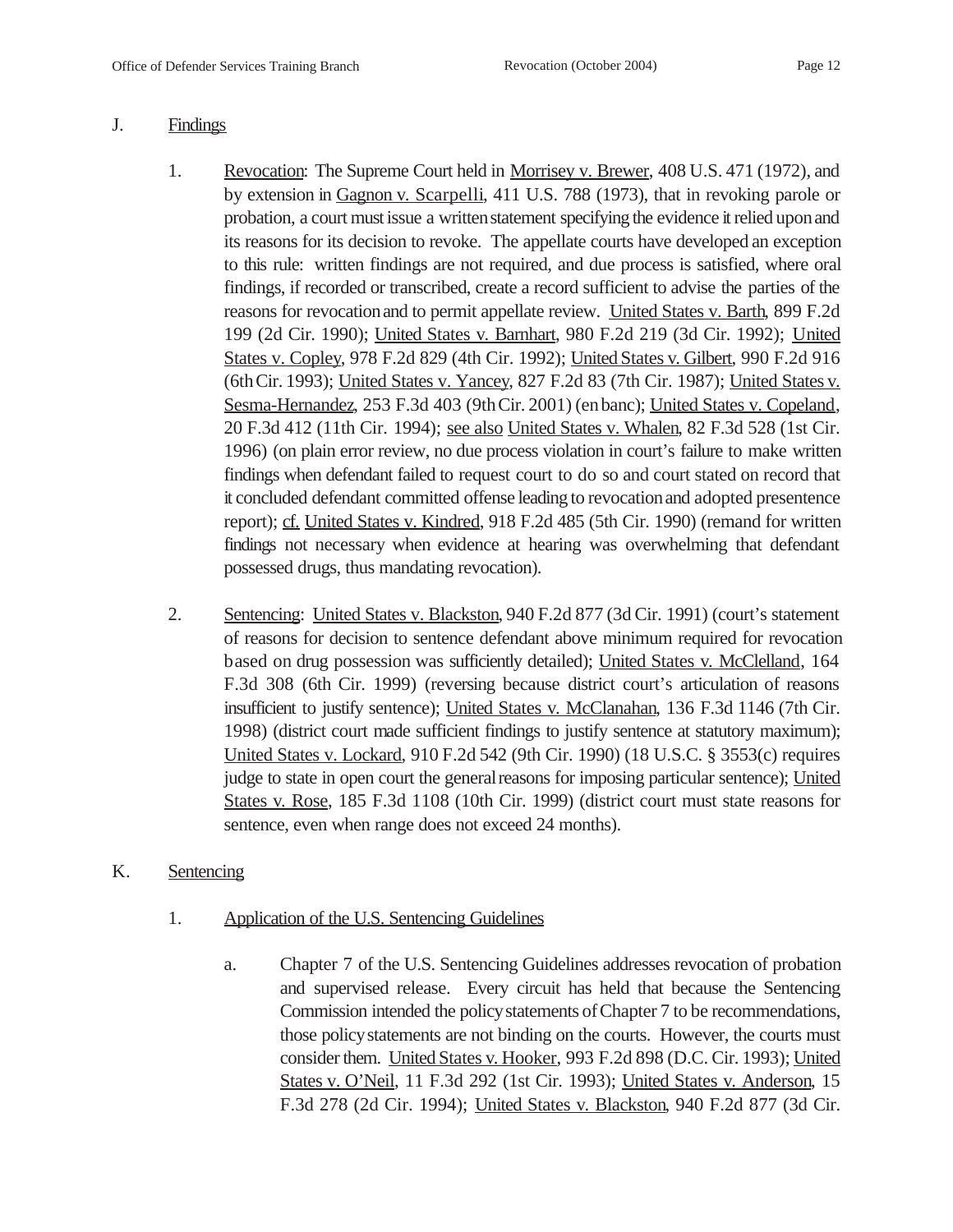1991); United States v. Davis, 53 F.3d 638 (4thCir. 1995) (supervised release); United States v. Denard, 24 F.3d 599 (4th Cir. 1994) (probation); United States v. Mathena, 23 F.3d 87 (5th Cir. 1994); United States v. Sparks, 19 F.3d 1099 (6th Cir. 1994); United States v. Washington, 147 F.3d 490 (6th Cir. 1998) (district court adequately considered policystatements even though court did not refer to themby name); United States v. Hill, 48 F.3d 228 (7thCir. 1995); United States v. Levi, 2 F.3d 842 (8th Cir. 1993); United States v. Forrester, 19 F.3d 482 (9th Cir. 1994) (probation); United States v. Hurst, 78 F.3d 482 (10th Cir. 1996); United States v. Thompson, 976 F.2d 1380 (11thCir. 1992) (supervised release);UnitedStatesv. Milano, 32 F.3d 1499 (11thCir. 1994) (probation). Cf. United States v. Wright, 92 F.3d 502 (7th Cir. 1996) (although not binding, it would be abuse of discretion for district court to ignore Ch. 7); United States v. Montez, 952 F.2d 854 (5th Cir. 1992) (no plain error in failing to consider guidelines).

- b. On September 13, 1994, Congress amended 18 U.S.C.  $\S$  3553(a)(4) to require courts to consider "the kinds of sentence and the sentencing range established for . . . in the case of a violation of probation or supervised release, the applicable guidelines or policy statements issued by the Sentencing Commission . . . ." 18 U.S.C. § 3553(a)(4)(B). Several courts have found that the inclusion of this language in section 3553 still does not make application of the Chapter 7 policy statements mandatory. See United States v. Bruce, 285 F.3d 69 (D.C. Cir. 2002); United States v. Cohen, 99 F.3d 69 (2d Cir. 1996); United States v. Schwegel, 126 F.3d 551 (3d Cir. 1997); United States v. Escamilla, 70 F.3d 835 (5thCir. 1995); United States v. West, 59 F.3d 32 (6thCir. 1995); United States v. Brown, 203 F.3d 557 (8th Cir. 2000); United States v. George, 184 F.3d 1119 (9thCir. 1999); United States v. Hofierka, 83 F.3d 357 (11th Cir. 1996).
- c. Although the policy statements are not binding, district courts are required to interpret themcorrectly. United States v. Kingdom (U.S.A.), Inc., 157 F.3d 133 (2d Cir. 1998).
- d. Determining a revocation sentence under the Guidelines
	- i. Begin by determining what grade the violationis under U.S.S.G. § 7B1.1. United States v. Kingdom (U.S.A.), Inc., 157 F.3d 133 (2d Cir. 1998) (where defendant has committed multiple violations, sentence to be based on most serious violation); United States v. Lindo, 52 F.3d 106 (6th Cir. 1995) (multiple Grade C violations do not aggregate into a Grade B violation); United States v. Schwab, 85 F.3d 326 (8th Cir. 1996) (look to defendant's actual conduct, not offense of which he was convicted, to determine grade); United States v. Bonner, 85 F.3d 522 (11thCir. 1996) (making a threatening phone call is "crime of violence" that is grade A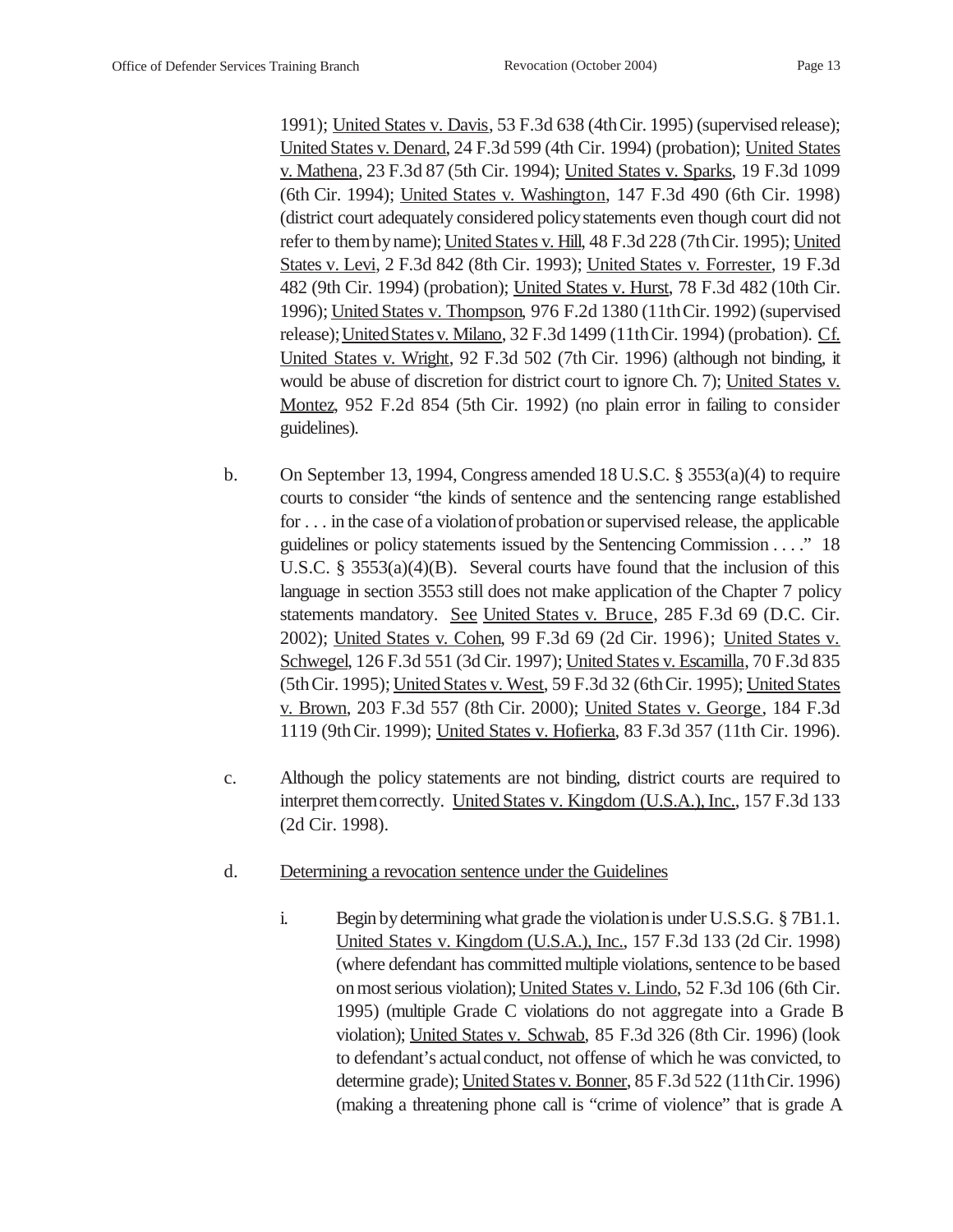violation); United States v. Cawley, 48 F.3d 90 (2d Cir. 1995) (witness intimidation is crime of violence that is grade A violation).

In determining the grade of violation for criminal conduct, courts are not restricted to considering only conduct constituting federal offenses. Put another way, when a defendant commits a crime that constitutes a relatively minor federal offense but that also constitutes a more serious state offense, courts may use the more serious state offense to determine the grade of violation. United States v. Brennick, 337 F.3d 107 (1st Cir. 2003); United States v. Jolibois, 294 F.3d 1110 (9th Cir. 2002).

Further, in determining the grade of violation, courts must take into account any recidivist provisions to which the defendant could be subjected if he were charged with the offense conduct. United States v. Trotter, 270 F.3d 1150 (7th Cir. 2001); United States v. Boisjolie, 74 F.3d 1115 (11th Cir. 1996).

- ii. Determine the guideline range of imprisonment contained in section 7B1.4.
- iii. For information related to departures, see sections II.B.1.a, III.B.3.
- iv. Apply section7B1.3(c) for sentencing options relating to Grade B and C violations. If imprisonment is imposed, adjust for time spent in official detention. U.S.S.G. § 7B1.3(e); United States v. Whaley, 148 F.3d 205 (2d Cir. 1998).

## 2. Concurrent v. consecutive sentences

- a. Revocation after sentencing for new offense: The statutes governing revocation are silent on this subject. U.S.S.G. § 7B1.3(f) and application note 4 require a sentence imposed upon revocation to run consecutively to any other sentence a defendant is serving. However, several courts have ruled that because Chapter 7 is advisory only, district courts canuse their discretion in deciding whether to run a sentence consecutively or concurrently. United States v. Sparks, 19 F.3d 1099 (6thCir. 1994); United States v. Hill, 48 F.3d 228 (7thCir. 1995); United States v. Caves, 73 F.3d 823 (8th Cir. 1995); United States v. Rose, 185 F.3d 1108 (10th Cir. 1999). Approaching the issue from the perspective of § 5G1.3, the Second Circuit has ruled that the directive in that provision's application note 6 is not mandatory. United States v. Maria, 186 F.3d 65 (2d Cir. 1999).
- b. Revocationsentence imposed simultaneously with new offense sentence: Similarly, one court has found that the district court has discretion to impose a revocation sentence concurrently or consecutively to a sentence for the substantive offense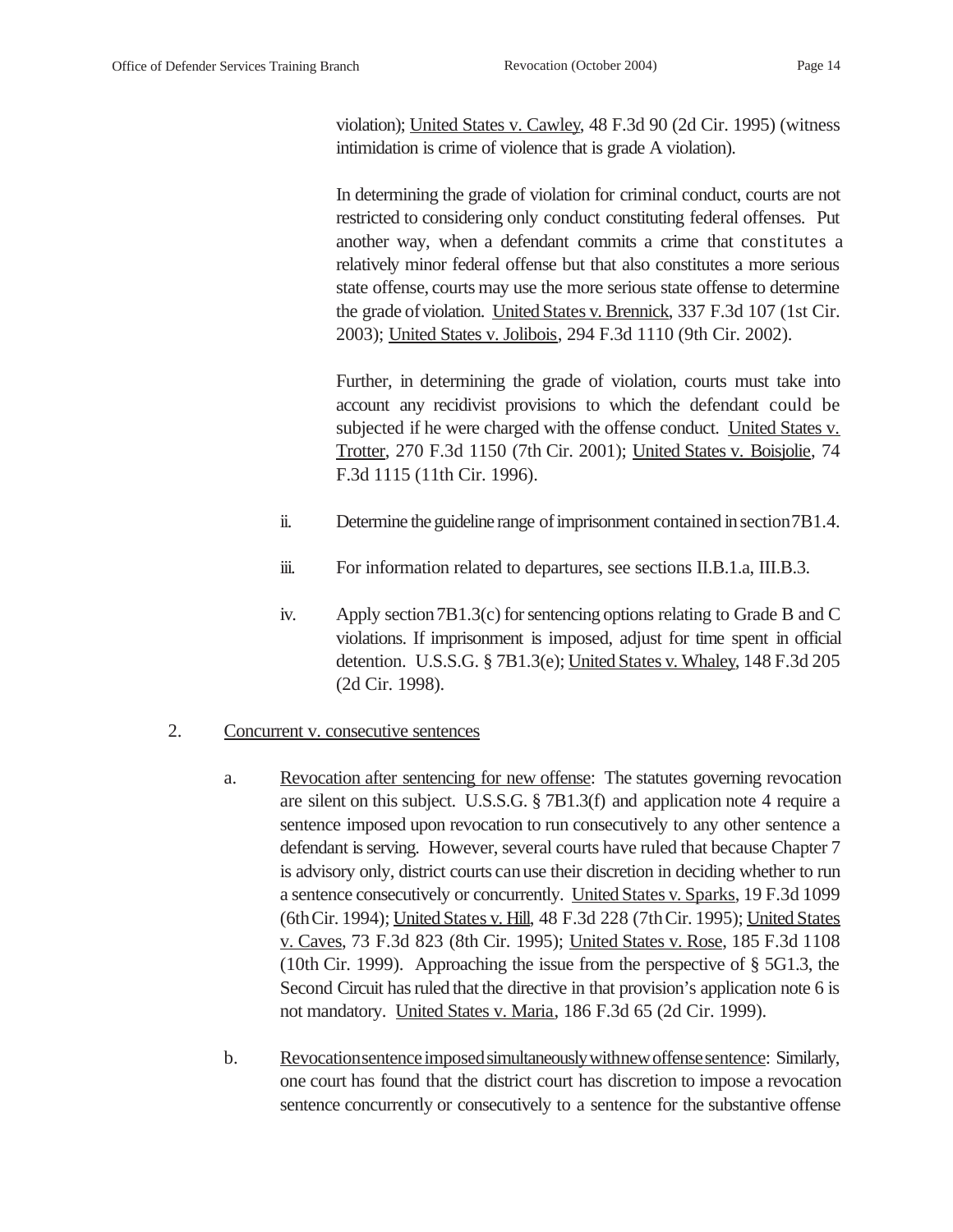giving rise to the revocation that is imposed at the same time as the revocation sentence. United States v. Urcino-Sotello, 269 F.3d 1195 (10th Cir. 2001).

c. Revocation before sentencing for new federal offense: Where a defendant is sentenced federally for a new offense after having been sentenced on a federal or state revocation violation, the Sentencing Guidelines state that the sentence for the instant conviction "should" run consecutively to the revocation sentence. U.S.S.G. § 5G1.3, comment. (n.6 ) (Nov. 2002) (added Nov. 1, 1993 as note 4). Several circuits have interpreted this language as mandating that the new sentence run consecutively to the revocation sentence. See United States v. Gondek, 65 F.3d 1 (1st Cir. 1995); United States v. Alexander, 100 F.3d 24 (5thCir. 1996); United States v. Goldman, 228 F.3d 942 (8th Cir. 2000); United States v. Bernard, 48 F.3d 427 (9th Cir. 1995); United States v. Flowers, 13 F.3d 395 (11th Cir. 1994). Other circuits, however, have found that the language is permissive. See United States v. Maria, 186 F.3d 65 (2d Cir. 1999); United States v. Swan, 275 F.3d 272 (3rd Cir. 2002); United States v. Tisdale, 248 F.3d 964 (10th Cir. 2001).

To resolve the circuit split, the Sentencing Commission amended the commentary in November 2003 to make clear that the Commission only recommends that district courts impose the new sentence consecutively to the revocation sentence. U.S.S.G. § 5G1.3, comment.(n.3(C)) (Nov. 2003). The Commission expressly followed the position of the Second, Third, and Tenth Circuits. U.S.S.G. App. C, amend. 660. See also United States v. Huff, 370 F.3d 454 (5th Cir .2004) (discussing application of amendment to case pending on direct appeal at time of amendment).

d. Revocation before imposition of state sentence: The Guidelines do not address this issue directly. U.S.S.G. § 7B1.3(f) refers only to running a revocation sentence consecutive to a sentence the defendant "is serving;" similarly, section 5G1.3 addresses situations where the defendant is already serving another sentence. The circuits are split as to whether a court may order a federal revocation sentence to run consecutively to a state sentence that has not yet been imposed. Two circuits have addressed the issue directly. The Sixth Circuit held that 18 U.S.C. § 3584(a) does not give the district courts suchauthority. United States v. Quintero, 157 F.3d 1038 (6th Cir. 1998). In contrast, the Eighth and Eleventh Circuits have held that the district courts do have authority. United States v. Mayotte, 249 F.3d 797 (8th Cir. 2001); United States v. Andrews, 330 F.3d 1305 (11th Cir. 2003).1

<sup>&</sup>lt;sup>1</sup> The circuits are also split in non-revocation cases, with the Seventh and Ninth Circuits concluding there is no authority, United States v. Romandine, 206 F.3d 731 (7th Cir. 2000); United States v. Clayton,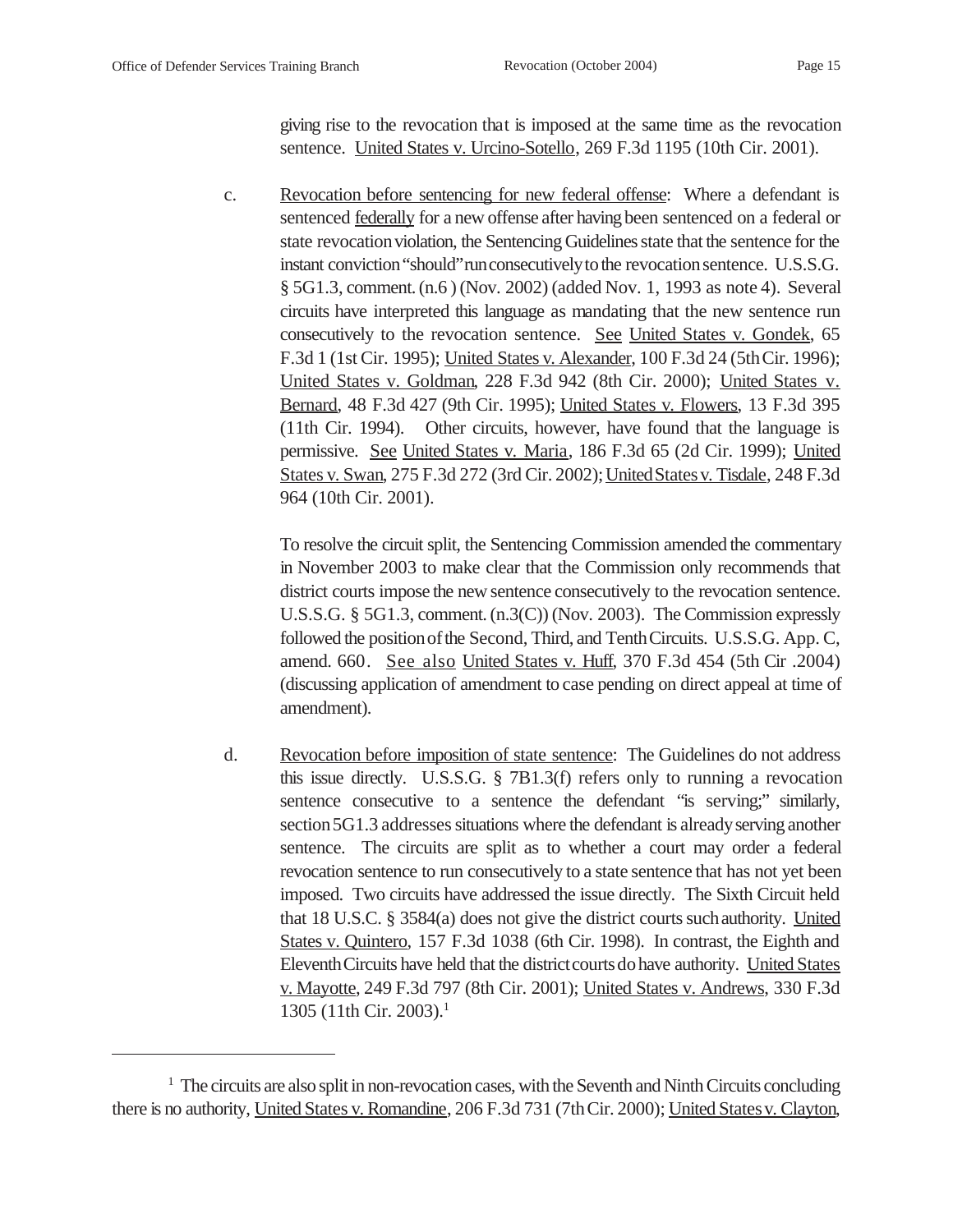e. Multiple terms of imprisonment for revocation violation: Several circuits have held that when concurrent terms of supervised release are revoked, the district court may impose consecutive terms of imprisonment as punishment. United States v. Johnson, 138 F.3d 115 (4thCir. 1998); United States v. Gonzalez, 250 F.3d 923 (5th Cir. 2001); United States v. Cotroneo, 89 F.3d 510 (8th Cir. 1996); United States v. Rose, 185 F.3d 1108 (10th Cir. 1999); United States v. Jackson, 176 F.3d 1175 (9th Cir. 1999); United States v. Quinones, 136 F.3d 1293 (11thCir. 1998).

## L. Appeals

1. Jurisdiction of appellate court: Following Spencer v. Kemna, 523 U.S. 1 (1998), two courts ofappeals have ruled that theydo not have jurisdictionto hear an appeal where the defendant has completed the term of imprisonment imposed upon revocation. United States v. Probber, 170 F.3d 345 (2d Cir. 1999); United States v Meyers, 200 F.3d 715 (10th Cir. 2000). In these cases, however, the district court imposed only a term of imprisonment. Therefore, if a defendant's revocation sentence included a term of supervised release that he is serving at the time of appeal, the appeal should be ripe, and the defendant should have standing because he is still under sentence. See United States v. Searan, 259 F.3d 434 (6th Cir. 2001); United States v. Trotter, 270 F.3d 1150 (7th Cir. 2001); cf. United States v. Palomba, 182 F.3d 1121 (9th Cir. 1999) (defendant lacked standing to appeal sentence where he had completed supervised release term).

## 2. Standard of review

a. Unless a violation is based upon drug or firearm possession, which requires revocation, a district court's decision to revoke probation or supervised release will be reviewed for abuse of discretion. United States v. Morin, 889 F.2d 328 (1st Cir. 1989); United States v. Stephenson, 928 F.2d 728 (6th Cir. 1991); United States v. Levine, 983 F.2d 785 (7th Cir. 1993); United States v. Schmidt, 99 F.3d 315 (9thCir. 1996); United States v. McAfee, 998 F.2d 835 (10th Cir. 1993); United States v. Copeland, 20 F.3d 412 (11th Cir. 1994).

<sup>927</sup> F.2d 491 (9th Cir. 1991). The Fifth, Tenth, and Eleventh Circuits have reached the opposite conclusion. United States v. Brown, 920 F.2d 1212 (5th Cir. 1991); United States v. Williams, 46 F.3d 57 (10thCir. 1995); United States v. Ballard, 6 F.3d 1502 (11thCir. 1993). The Second Circuit has held that a district court may impose a consecutive sentence to an as-yet-to-be-imposed state sentence under the statutory scheme that predated § 3584(a), Salley v. United States, 786 F.2d 546 (2d Cir. 1986); in a recent case, however, that court expressly reserved the question as to whether Salley would still apply under the new statute. McCarthy v. Doe, 146 F.3d 118 (2d Cir. 1998).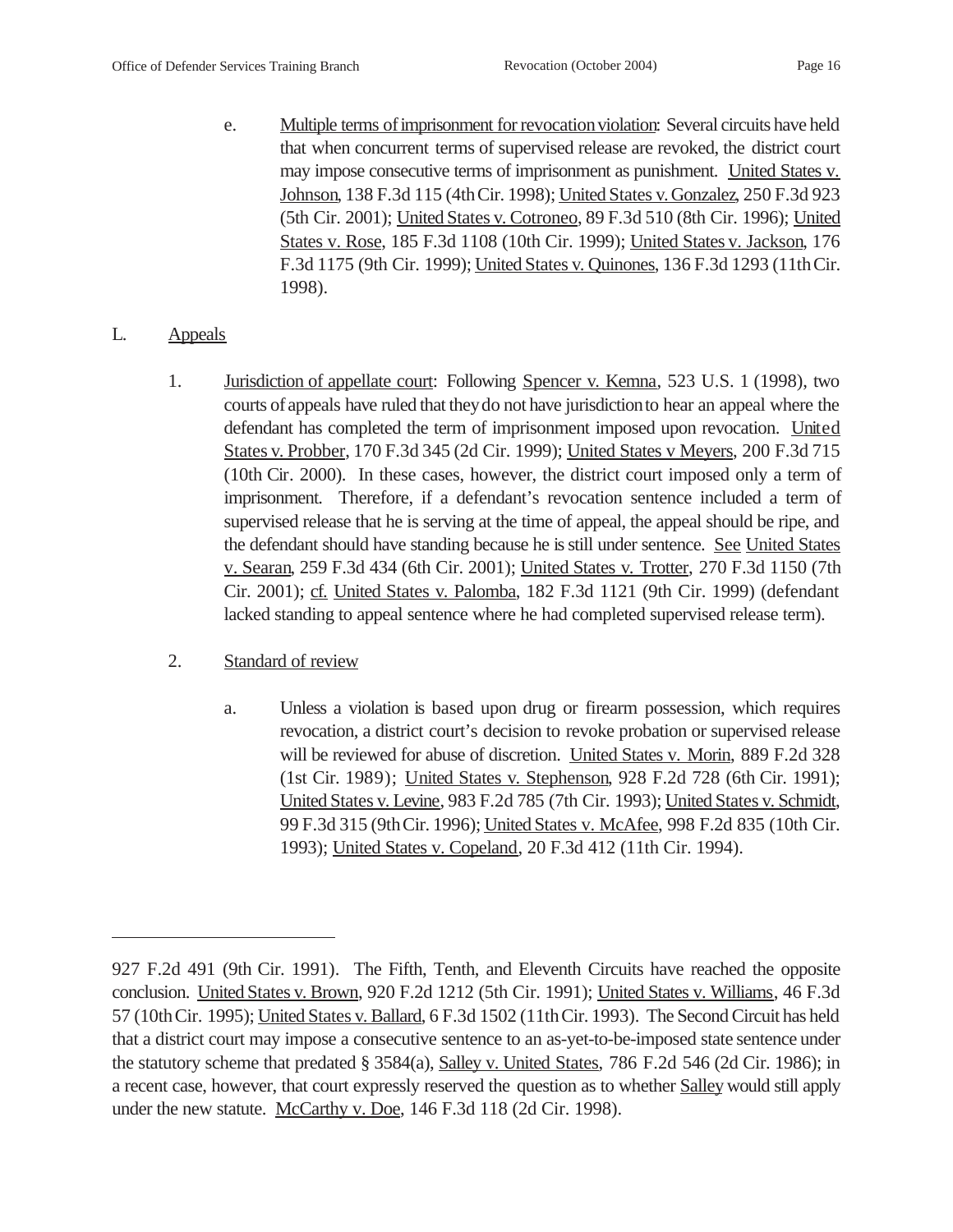- b. The factfinding underlying a decision to revoke will be reviewed for clear error. United States v. Whalen, 82 F.3d 528 (1st Cir. 1996); United States v. Alaniz-Alaniz, 38 F.3d 788 (5th Cir. 1994); United States v. Hall, 984 F.2d 387 (10th Cir. 1993).
- c. Questions oflaw will be reviewed de novo. See, e.g., United States v. Morales, 45 F.3d 693 (2d Cir.1995)(jurisdictionofdistrict court); United States v. Barton, 26 F.3d 490 (4th Cir. 1994) (jurisdiction of district court); United States v. Naranjo, 259 F.3d 379 (5th Cir. 2001) (interpretation of § 3583(i)); United States v. Truss, 4 F.3d 437 (6th Cir. 1993) (whether district court exceeded authorityunder18U.S.C.§ 3583); United States v. McClanahan, 136 F.3d 1146 (7thCir. 1998); United States v. Martin, 382 F.3d 840, 844 n.4 (8thCir. 2004) (constitutional question); United States v. Shampang, 987 F.2d 1439 (9th Cir. 1993) (interpretation of 18 U.S.C. § 3565); United States v. Neville, 985 F.2d 992 (9th Cir. 1993) (jurisdiction of district court); United States v. Kelley, 359 F.3d 1302 (10thCir. 2004); United States v. Boisjolie, 74 F.3d 1115 (11th Cir. 1996) (interpretation of Guidelines).
- d. The sentence imposed upon revocation will be reviewed for reasonableness, i.e., abuse of discretion. United States v. Sweeney, 90 F.3d 55 (2d Cir. 1996); United States v. Mathena, 23 F.3d 87 (5th Cir. 1994); United States v. Bujak, 347 F.3d 607 (6thCir. 2003);UnitedStates v. McClanahan, 136 F.3d 1146 (7th Cir. 1998); United States v. Touche, 323 F.3d 1105 (8th Cir. 2003) (abuse of discretion); United States v. Oliver, 931 F.2d 463 (8th Cir. 1991) (reasonableness); United States v. Kelley, 359 F.3d 1302 (10th Cir. 2004).

InUnited States v. Tschebaum, 306 F.3d 540 (8th Cir. 2002), the Eighth Circuit actually found that a sentence imposed for violating probation was "plainly unreasonable."

# II. REVOCATION OF PROBATION: SPECIAL CONSIDERATIONS

## A. The Relevant Statutory Provisions

- 1. In general, the imposition of probation is governed by 18 U.S.C. §§ 3561-3566. Revocation, in particular, is governed by 18 U.S.C. § 3565. The text of the current version of section 3565, last amended substantively as of November 2, 2002, is reproduced in Appendix A.
- 2. Discretionary revocation: Under subsection (a), revocation of probation is within the discretion of the court.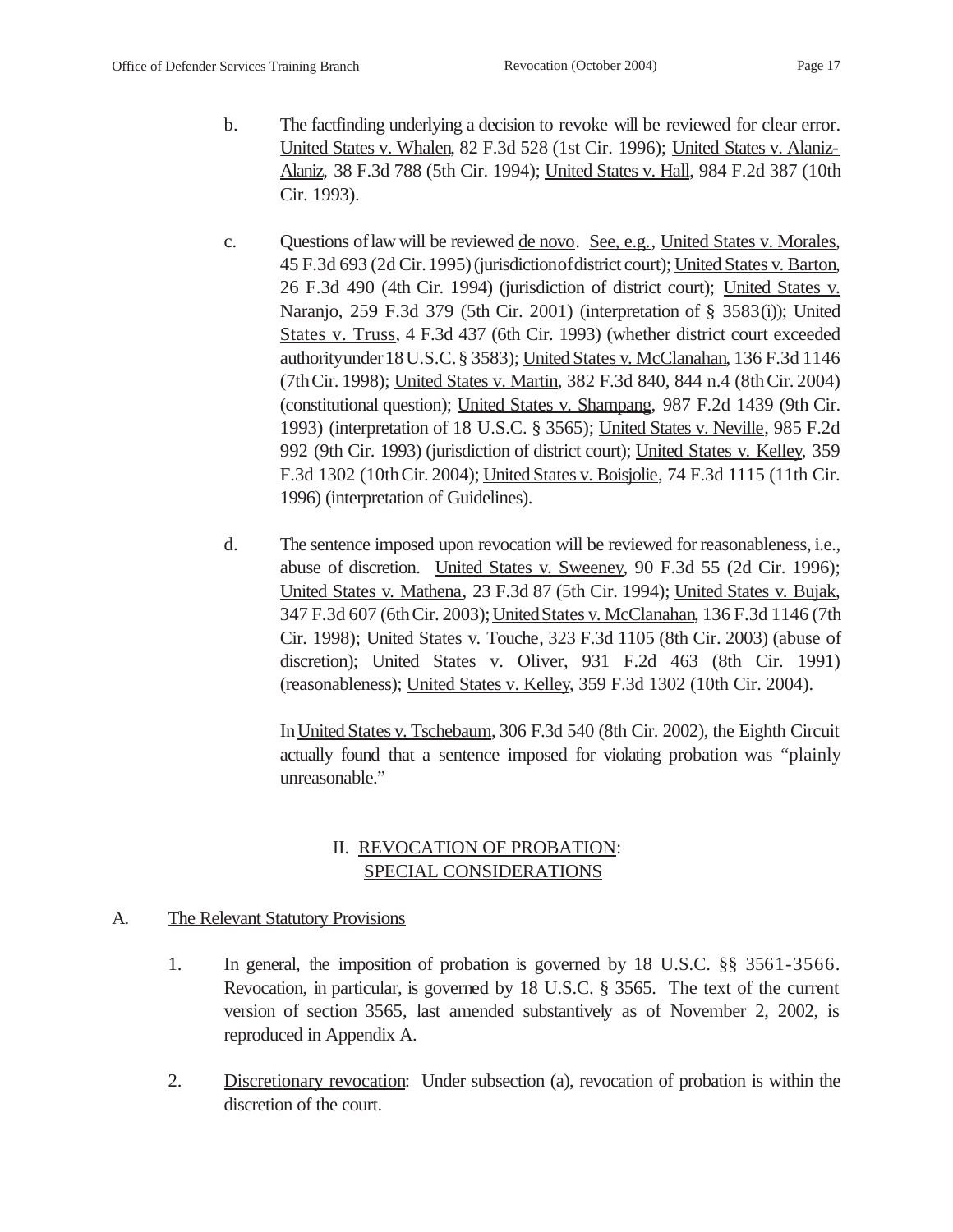- 3. Mandatory revocation: If a defendant violates certain conditions of probation, the court is required to revoke probation.
	- a. Drug possession
		- i. Prior to September 13, 1994: Effective December 31, 1988, Congress added a provision to section  $3565(a)$  requiring that "if a defendant is found by the court to be in possession of a controlled substance, thereby violating the condition imposed by section  $3563(a)(3)$ , the court shall revoke the sentence of probation and sentence the defendant to no less than one-third of the original sentence." Pub. L. No. 100-690, § 7303(a)(2), (d), 102 Stat. 4464. The split that developed among the circuit courts as to the meaning of "one-third of the original sentence" was resolved by the Supreme Court in favor of the majority position, that "original sentence" means the original Guidelines sentence, not the term of probation. United States v. Granderson, 511 U.S. 39 (1994).
		- ii. After September 13, 1994: On September 13, 1994, Congress added section  $3565(b)(1)$  to require a court to "revoke the sentence of probation" and resentence the defendant under subchapter A [18 U.S.C. §§ 3551-3559] to a sentence that includes a termofimprisonment." Pub. L. No. 103-322, § 110506, 108 Stat. 2017.
		- iii. Drug use can constitute evidence of possession. See Section I.G.6.
		- iv. In at least one case, a court held that it must revoke probation if it finds that defendant possessed drugs, evenwhere the drugpossessionis not the event triggering the revocation proceeding. United States v. Shampang, 987 F.2d 1439 (9th Cir. 1993). In contrast, another court found that it was not required to revoke probation where the drug possession was not the triggering event for revocation. United States v. White, 770 F. Supp. 503 (W.D. Mo. 1991).

## b. Drug testing

- i. Prior to September 13, 1994, section 3565 contained no provision mandating revocation for a defendant's refusal to comply with drug testing requirements.
- ii. On September 13, 1994, Congress added section 3565(b)(3), which requires revocation and a sentence of imprisonment. Pub. L. No. 103-322, § 110506, 108 Stat. 2017. See United States v.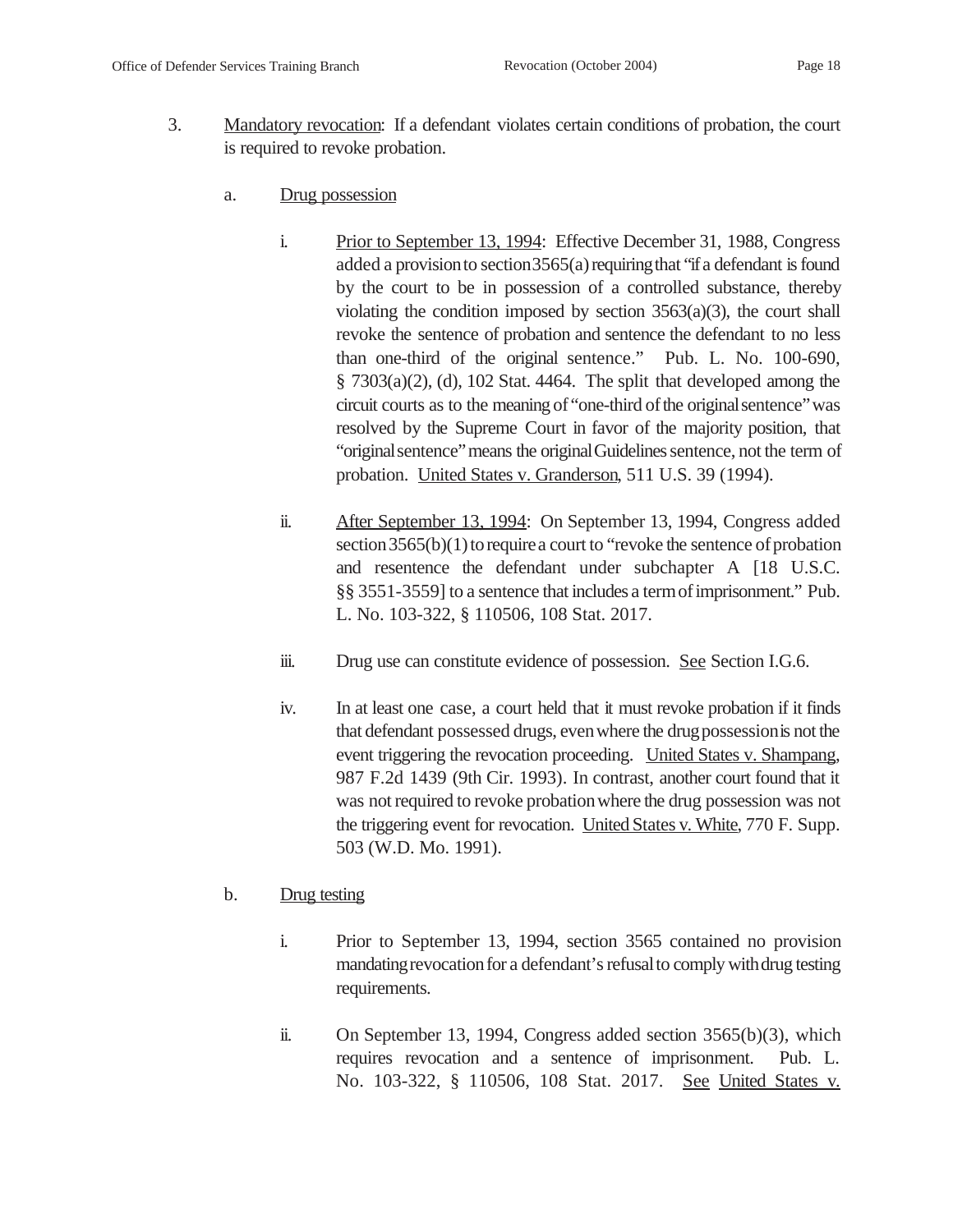Coatoam, 245 F.3d 553 (6th Cir. 2001) (first appellate decision to interpret provision).

- iii. On November 2, 2002, Congress added section 3565(b)(4), which requires revocationwhena defendant tests positive more than three times in a one-year period. Pub. L. No. 107-273, Div. B, Title II, § 2103(a), 116 Stat. 1793.
- iv. In the case of a defendant who fails a drug test, the court must consider whether the availability of drug treatment programs, or the defendant's past or present participation in such programs, warrants an exception to the mandatory revocation and imprisonment requirements. 18 U.S.C. § 3563(e); U.S.S.G. § 7B1.4 comment. (n.6).

## c. Firearm possession

- i. Prior to September 13, 1994: On November 18, 1988, Congress enacted section 3565(b), requiring revocation "[i]f the defendant is in actual possession of a firearm, as that term is defined in section 921 of [Title 18]" and the imposition of "any other sentence that was available under subchapter A at the time of the initial sentencing." Pub. L. No. 100-690, § 6214, 102 Stat. 4361.
- ii. On September 13, 1994, Congress amended section 3565(b)(2) to require revocation "[i]f a defendant . . . possesses a firearm." The court "shall . . . resentence the defendant under subchapter A to a sentence that includes a termof imprisonment." Pub. L. No. 103-322, § 110506, 108 Stat. 2017.

## B. Sentencing

- 1. The language of subsection 3565(a)(2)
	- a. Prior to September 13, 1994, the language of subsection (a)(2) read "revoke the sentence of probation and impose any other sentence that was available under subchapter A [18 U.S.C. §§ 3553-3559] at the time of the initial sentencing."
		- i. The revocation sentence could not exceed the guideline range that was calculated for the underlying offense at the original sentencing. United States v. Boyd, 961 F.2d 434 (3d Cir. 1992); United States v. Alli, 929 F.2d 995 (4th Cir. 1991); United States v. Von Washington, 915 F.2d 390 (8th Cir. 1990); United States v. Dixon, 952 F.2d 260 (9th Cir. 1991); United States v. Smith, 907 F.2d 133 (11th Cir. 1990).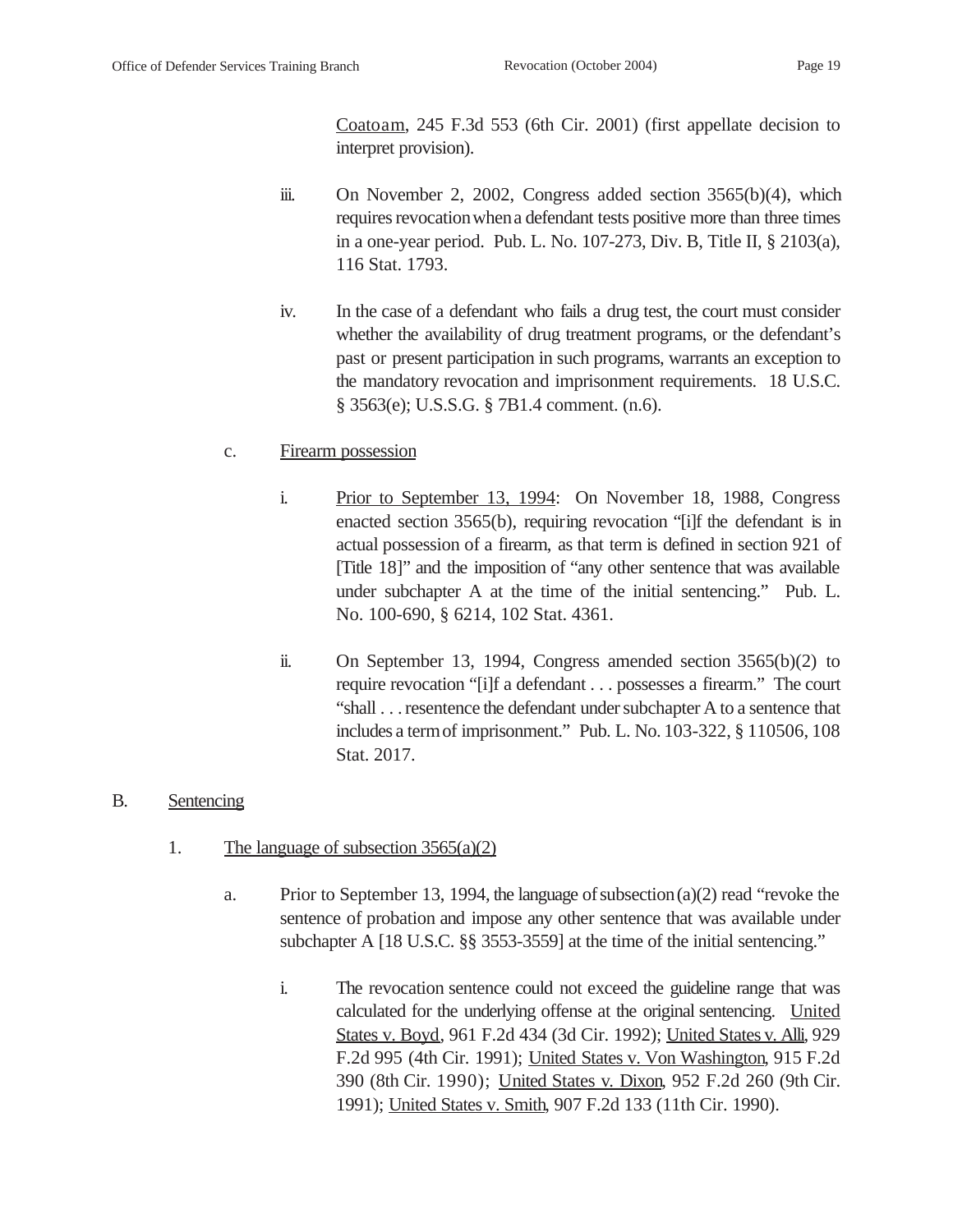- ii. Departures fromthe guideline range calculated for the underlying offense were possible, but could be based only on factors that were present at the time of the original sentencing; the court could not use post-sentence conduct as a basis for departure. United States v. Williams, 961 F.2d 1185 (5th Cir. 1992); United States v. Von Washington, 915 F.2d 390 (8th Cir. 1990); United States v. White, 925 F.2d 284 (9th Cir. 1991); United States v. Smith, 907 F.2d 133 (11thCir. 1990); see United States v. Alli, 929 F.2d 995 (4th Cir. 1991).
- iii. Conversely, where the original sentence was the result of a downward departure, the court was not required to depart down again, but could sentence the defendant within the guideline range originally calculated. United States v. Forrester, 19 F.3d 482 (9thCir. 1994); United States v. Redmond, 69 F.3d 979 (9th Cir. 1995). In the case of a departure for substantial assistance, the government must renew its 5K1.1 motion. United States v. Schaefer, 120 F.3d 505 (4th Cir. 1997).
- b. On September 13, 1994, Congress amended section3565(a)(2) to read "revoke the sentence of probation and resentence the defendant under subchapter A [sections 3551-3559]." The effect of this amendment is to subject a defendant to a full resentencing, including a recalculation of his sentence under the Guidelines that takes into account changes in the defendant's circumstances occurring after the originalsentencing (e.g., anincrease in criminal history score due to additional convictions sustained after the originalsentencing). United States v. Schaefer, 120 F.3d 505 (4th Cir. 1997); United States v. Hudson, 207 F.3d 852 (6th Cir. 2000); United States v. Cook, 291 F.3d 1297 (11th Cir. 2002); see United States v. Byrd, 116 F.3d 770 (5thCir. 1997) (comparing language of former and current statutes and impact of change).
- 2. Interplay of section 3565 and Chapter 7 policy statements: Keeping in mind that Chapter 7 of the Sentencing Guidelines is not binding, see Section I.K.1, the examples that follow illustrate the interplay between section 3565 and Chapter 7.
	- a. Defendant A's original guideline range is 4-10 months. His revocation range, according to U.S.S.G. § 7B1.4, is 12-18 months. Under the old version of section 3565(a), Defendant A could not be sentenced to more than 10 months in prison, absent an upward departure based on factors present at the time of the originalsentencing. United States v. Dixon, 952 F.2d 260 (9thCir. 1991). Under the current version of section 3565(a), the court could sentence Defendant A to as much as 18 months, or more if the guideline range for the original offense, as recalculated, is higher, or there is an upward departure based on factors present at the new sentencing.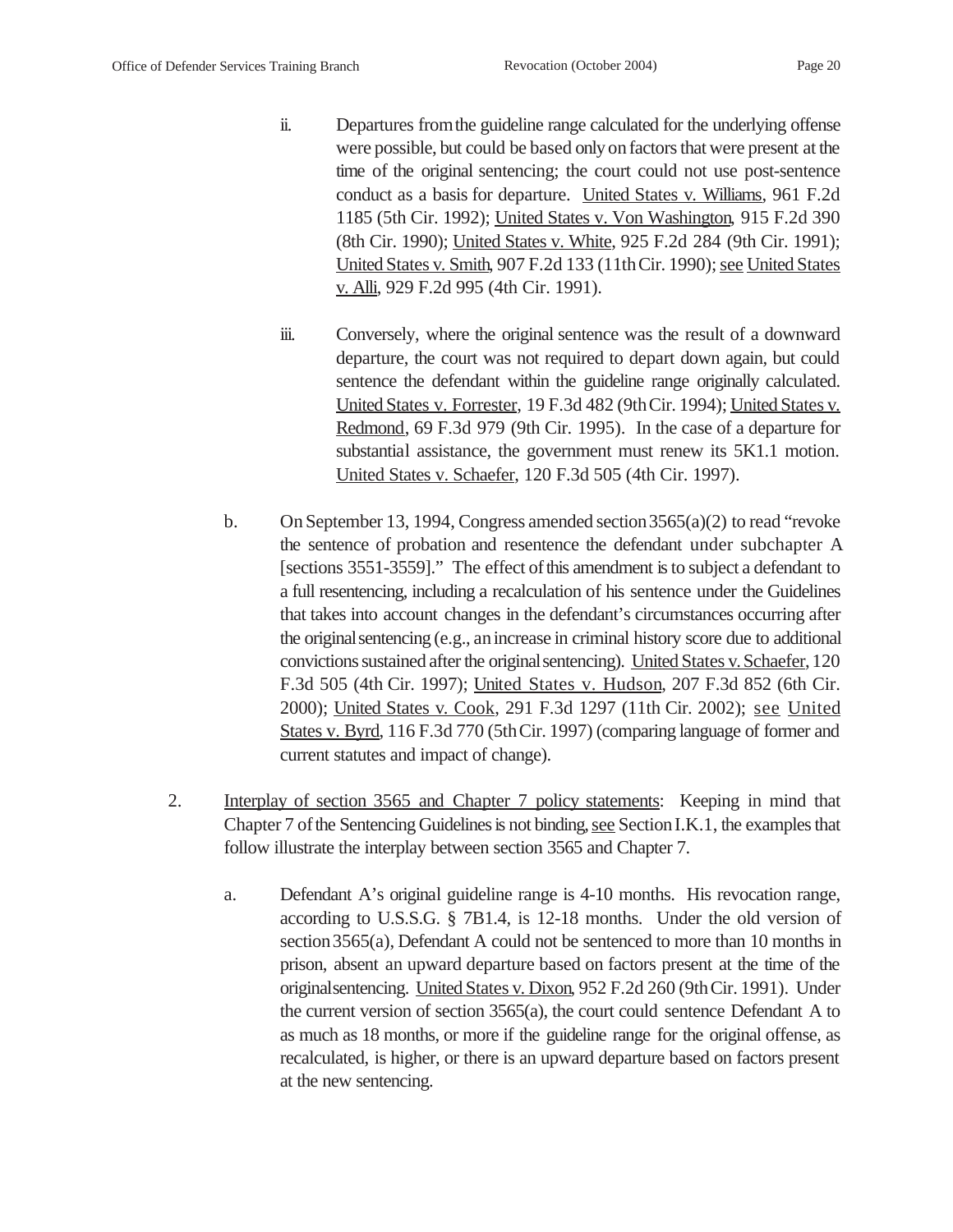- b. Defendant B's original guideline range is 0-6 months, and his revocation range is 3-9 months. Under the old version of section 3565(a), Defendant B could be sentenced to no more than 6 months in prison absent an upward departure (and no less than 3 months, if the court chooses to follow section 7B1.4). United States v. Boyd, 961 F.2d 434 (3d Cir. 1992). Under the current version of section 3565(a), Defendant B could be sentenced to as much as 9 months, or more if the guideline range for the original offense, as recalculated, is higher, or there is anupward departure based on factors present at the new sentencing. See United States v. Olabanji, 268 F.3d 636 (9th Cir. 2001) (remanding for resentencing because trialcourt did not consider sentencing guidelines applicable to original offense).
- c. Defendant C has an original guideline range of 33-41 months, but, thanks to a downward departure, received 5 years probation. His revocation range is 3-9 months. Under the old version of section 3565(a), Defendant C could be properly givena sentence of 33 months. United States v. Forrester, 19 F.3d 482 (9thCir. 1994). He could also be given a sentence as high as 41 months, or more if the court departs upward. Under the current version of section 3565(a), Defendant C could also be sentenced to as much as 41 months, or more if the guideline range for the original offense, as recalculated, is higher, or there is anupward departure.
- 3. Supervised release: Upon revoking probation, a court may impose supervised release to follow a sentence of imprisonment. United States v. Wesley, 81 F.3d 482 (4th Cir. 1996); United States v. McCullough, 46 F.3d 400 (5thCir.1995);UnitedStatesv. Vasquez, 160 F.3d 1237 (9th Cir. 1998); United States v. Donaghe, 50 F.3d 608 (9th Cir. 1994); United States v. Hobbs, 981 F.2d 1198 (11th Cir. 1993); see United States v. Gallo, 20 F.3d 7 (1st Cir. 1994). However, where a defendant was sentenced originally to probation under the Federal Juvenile Delinquency Act, the court cannot impose supervised release as part of a sentence upon revocation of probation. United States v. Sealed Appellant, 123 F.3d 232 (5th Cir. 1997).
- 4. Credit for time spent previously in detention. The district court, in imposing a maximum sentence for a probation violation, should not reduce the term by the amount of time spent incommunity confinement or home detention. United States v. Iversen, 90 F.3d 1340 (8th Cir. 1996); United States v. Horek, 137 F.3d 1226 (10thCir. 1998). Moreover, where a defendant has spent time in pretrial detention for which he would receive credit pursuant to 18 U.S.C. § 3585(b), the court must increase the termofimprisonment imposed for the revocation violation. U.S.S.G. § 7B1.3(e).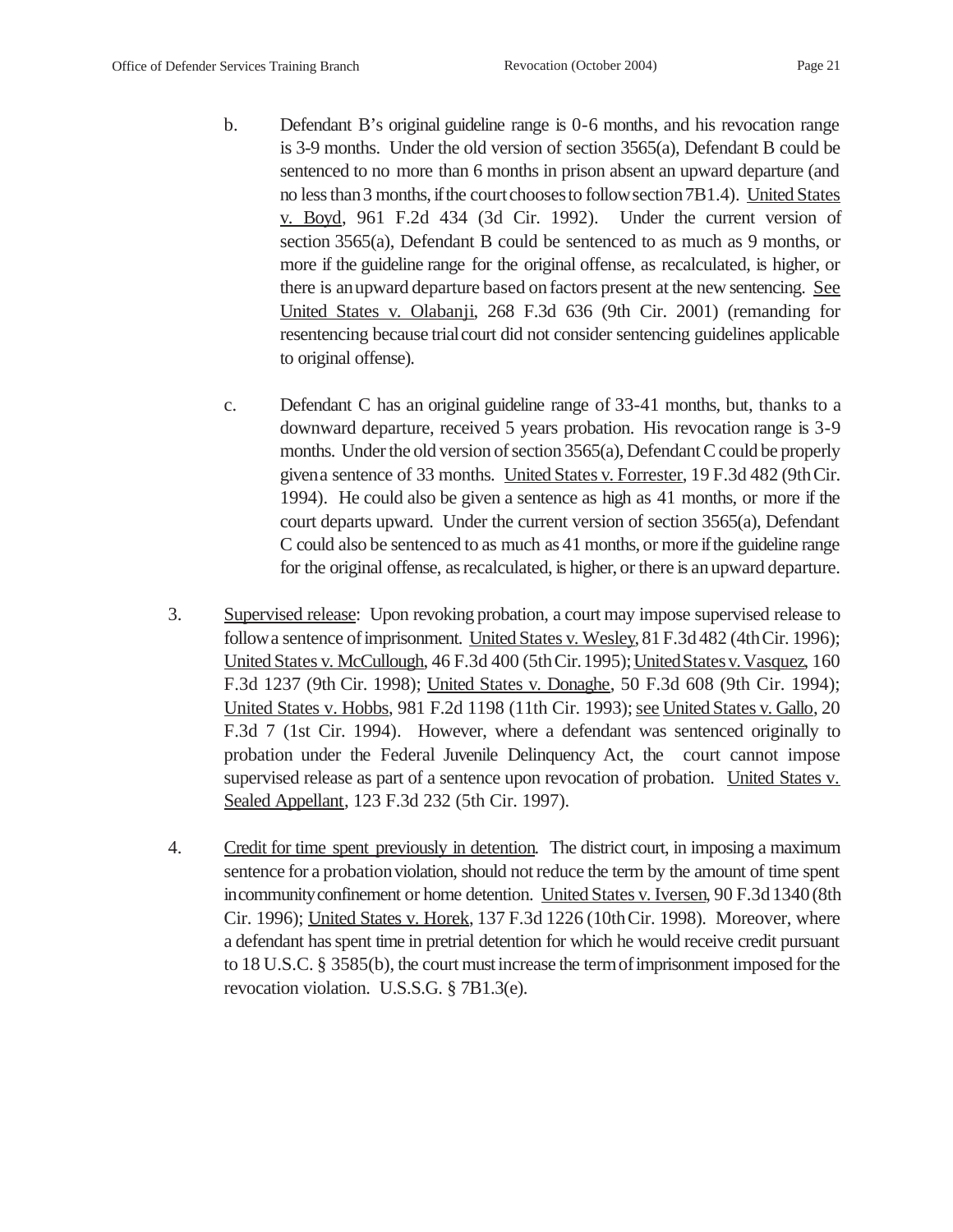## III. REVOCATION OF SUPERVISED RELEASE: SPECIAL CONSIDERATIONS

#### A. The Relevant Statutory Provisions

- 1. In general, the imposition of supervised release is governed by 18 U.S.C. § 3583. Revocation, in particular, is governed by 18 U.S.C. § 3583(e), (g), (h), and (i). The current version of these provisions, last amended substantively as of April 30, 2003, are reproduced in Appendix B.
- 2. Discretionary revocation: Under subsection (e), revocation of supervised release is within the discretion of the court.
- 3. Mandatoryrevocation: If a defendant violates certain conditions of supervised release, the court is required to revoke the supervised release.
	- a. Drug possession
		- i. Prior to September 13, 1994: Effective December 31, 1988, Congress enacted section 3583(g), which provided that the court must sentence a defendant found to have possessed a controlled substance to a term of imprisonment "not less than one-third the term of supervised release" in length. Pub. L. No. 100-690, § 7303(b)(2), (d), 102 Stat. 4464.
		- ii. After September 13, 1994: On September 13, 1994, Congress amended section 3583(g) to require the court to sentence a defendant to a term of imprisonment "not to exceed the maximum term of imprisonment authorized under subsection (e)(3)." Pub. L. No. 103-322 § 110505, 108 Stat. 2016.
		- iii. Evidence of drug use can equal possession. See Section I.G.6.
	- b. Drug testing
		- i. Prior to September 13, 1994, section 3583 did not contain any provision mandating revocation for a defendant's refusal to comply with drug testing requirements.
		- ii. On September 13, 1994, Congress added section  $3583(g)(3)$  to require revocation and a sentence of imprisonment. Pub. L. No. 103-322, § 110505, 108 Stat. 2016.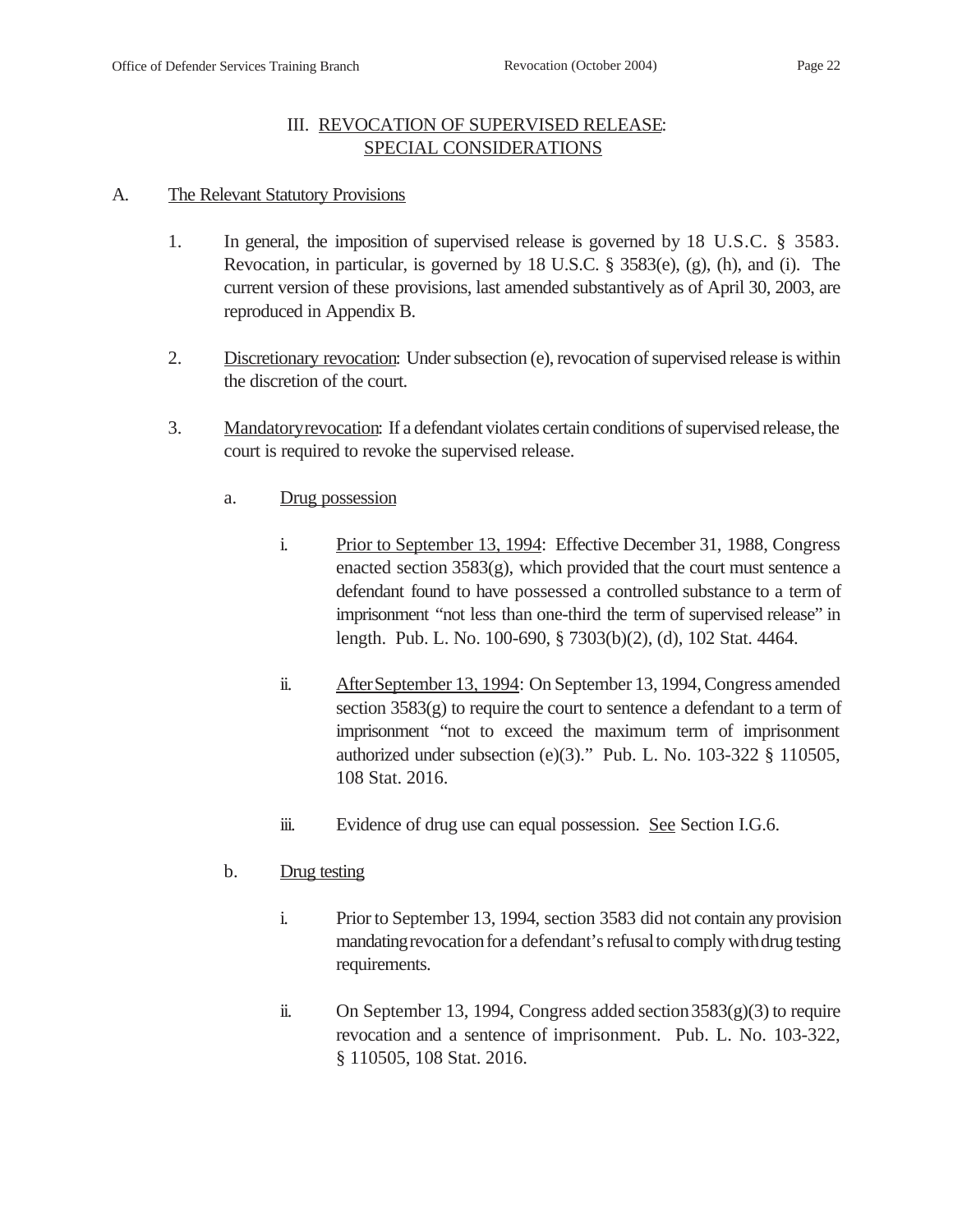- iii. On November 2, 2002, Congress added section 3583(g)(4), which requires revocation when a defendant tests positive more than three times in a one-year period. Pub. L. No. 107-273, Div. B, Title II, § 2103(b), 116 Stat. 1793.
- iv. In the case of a defendant who fails a drug test, the court must consider whether the availability of drug treatment programs, or the defendant's past or present participation in such programs, warrants an exception to the mandatory revocation and imprisonment requirements. 18 U.S.C. § 3583(d); U.S.S.G. § 7B1.4 comment. (n.6); United States v. Pierce, 132 F.3d 1207 (8th Cir. 1997).

#### c. Firearm possession

- i. Prior to September 13, 1994, section 3583 did not contain a provision mandating revocation for a defendant's possession of a firearm.
- ii. On September 13, 1994, Congress added section  $3583(g)(2)$  to require revocation and a sentence of imprisonment. Pub. L. No. 103-322, § 110505, 108 Stat. 2016.

#### B. Sentencing

- 1. Additional imprisonment
	- a. Statutory limits: Section  $3583(e)(3)$  permits a court to "require the defendant to serve in prison all or part of the term of supervised release authorized by statute for the offense that resulted in such term of supervised release [section 3583(b)] without credit for time previously served on postrelease supervision."
		- i. Determine the maximum imprisonment possible for the violation by (1) determining the class of the original offense under 18 U.S.C. § 3559(a); (2) determining the authorized term of supervised release for the original offense under section 3583(b); and (3) determining the limits set forth in section 3583(e)(3). See United States v. Marrow Bone, 378 F.3d 806 (8th Cir. 2004). Note that for Class B, C, and D felonies, the maximum term of imprisonment authorized under section  $3583(e)(3)$  is shorter than the term of supervised release authorized under section 3583(b). However, where the original offense is a drug offense punishable pursuant to 21 U.S.C.  $\S$  841(b)(1)-(2), there is no maximum term of supervised release. United States v. Page, 131 F.3d 1173 (6th Cir. 1997). See also 18 U.S.C. §§ 3583(j), (k) (providing for supervised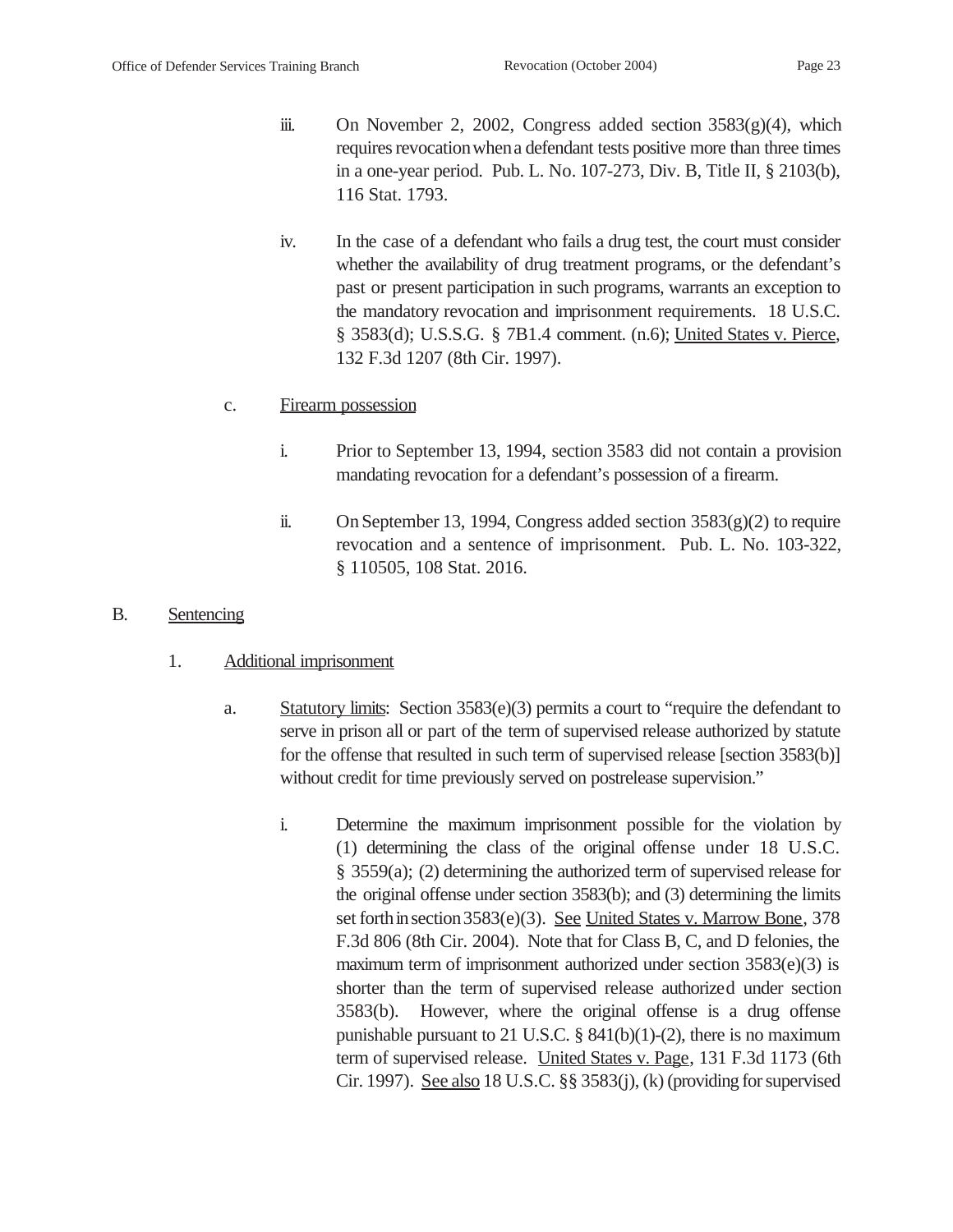release for any term of years or life in certain terrorism and sexual abuse cases) (effective April 30, 2003).

- ii. Credit for time served: As provided in section 3583(e)(3), a defendant does not have the sentence imposed following revocation of supervised release reduced by the amount of time he spent on supervised release before it was revoked. United States v. Bewley, 27 F.3d 343 (8th Cir. 1994) (maximum length of total revocation sentence possible is three years, the amount of supervised release originally imposed, not 27 months (three years minus nine months already served on supervised release) as defendant argued). Thus, as an extreme example, a defendant whose supervised release is revoked based on a violation occurring just before the end of a five-year termofsupervisioncould be sentenced to five years in prison for the violation.
- b. Imprisonment in excess of statutory maximum for original offense: The courts addressing the issue have found that it is acceptable for a court to order imprisonment for a revocation violation even where that imprisonment, when combined with the prior term of imprisonment for the original offense, exceeds the statutory maximum for the original offense. United States v. Celestine, 905 F.2d 266 (5thCir. 1991); United States v. Wright, 2 F.3d 175 (6thCir. 1993); United States v. Colt, 126 F.3d 981 (7th Cir. 1997); United States v. Purvis, 940 F.2d 1276 (9thCir. 1991); United States v. Robinson, 62 F.3d 1282 (10thCir.1995); United States v. Proctor, 127 F.3d 1311 (11th Cir. 1997). Apprendi v. New Jersey has not changed this. See United States v. Gomez-Gonzalez, 277 F.3d 1108 (9th Cir. 2002), withdrawn as moot, July 2, 2002.
- c. Imprisonment inexcessofguideline maximumfor originaloffense: Similarly, courts have found it permissible to order imprisonment for a revocation violation even where that imprisonment, when combined with the prior term of imprisonment for the original offense, exceeds the original guideline range. United States v. Mandarelli, 982 F.2d 11 (1st Cir. 1992); United States v. Dillard, 910 F.2d 461 (7th Cir. 1990); United States v. Smeathers, 930 F.2d 18 (8th Cir. 1991).
- d. Factors in determining length of sentence: United States v. Ramirez-Rivera, 241 F.3d 37 (1st Cir. 2001) (court did not abuse discretion when it considered defendant's drug rehabilitation needs in imposing sentence beyond recommended range); United States v. Anderson, 15 F.3d 278 (2d Cir. 1994) (under section 3583(e)(3), it was proper for district court to consider defendant's correctional and medical needs in determining length of imprisonment); United States v. Giddings, 37 F.3d 1091 (5th Cir. 1994) (proper for court to consider need for rehabilitation following mandatory revocation under section 3583(g)); United States v. Jackson, 70 F.3d 874 (6thCir. 1995) (court can consider rehabilitation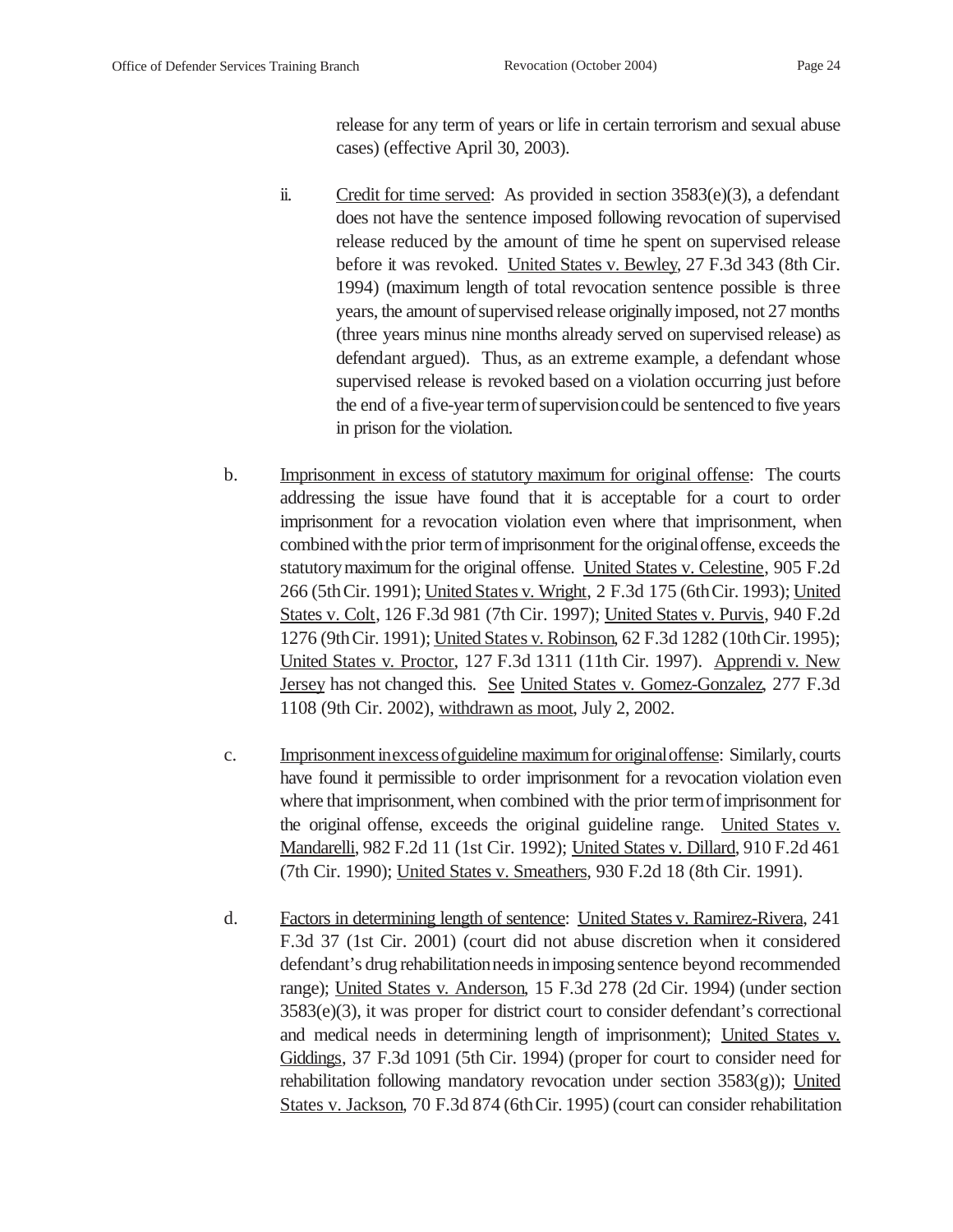in setting sentence following mandatory revocation under section  $3583(g)$ ); United States v. Kaniss, 150 F.3d 967 (8thCir. 1998) (appropriate for court to consider defendant's repeated violations ofsupervisedreleasebyusingmarijuana, his failure to participate in drug abuse treatment programs, and leniency of his original sentence); United States v. Tsosie, 376 F.3d 1210 (10th Cir. 2004) (district court may consider need for rehabilitation); United States v. Aguillard, 217 F.3d 1319 (11thCir. 2000)(district court mayconsider availabilityofrehabilitationprograms in determining length of sentence imposed).

- 2. Additional supervised release
	- a. Until September 13, 1994, section 3583 had no provision addressing the impositionofadditionalsupervisedreleaseto followimprisonment for a revocation violation.
		- i. The First and Eighth Circuits found it permissible for a court to order additional supervised release as long as the combined length of the imprisonment for the revocation and the new term of supervised release did not exceed the length of the original term of supervised release. United States v. O'Neil, 11 F.3d 292 (1st Cir. 1993); United States v. Stewart, 7 F.3d 1350 (8th Cir. 1993).
		- ii. Every other circuit addressing the issue held that a court could not order additional supervised release to follow a term of imprisonment. United States v. Koehler, 973 F.2d 132 (2d Cir. 1992); United States v. Malesic, 18 F.3d 205 (3d Cir. 1994); United States v. Cooper, 962 F.2d 339 (4th Cir. 1992); United States v. Holmes, 954 F.2d 270 (5th Cir. 1992); United States v. Truss, 4 F.3d 437 (6thCir. 1993); United States v. McGee, 981 F.2d 271 (7th Cir. 1992); United States v. Behnezhad, 907 F.2d 896 (9thCir. 1990); United States v. Rockwell,984F.2d 1112 (10thCir. 1993); United States v. Williams, 2 F.3d 363 (11thCir. 1993).
		- iii. The Supreme Court has resolved this split in favor of the minority position. Johnson v. United States, 529 U.S. 694 (2000).
	- b. On September 13, 1994, Congress enacted section 3583(h), Pub. L. No. 103-322, § 110505, 108 Stat. 2016, inresponse to urging fromthe judiciary and the Sentencing Commission. See Malesic, 18 F.3d at 205-06 & n.2. This section authorizes a court to impose an additional term of supervised release as long as that termdoes not exceed the amount of supervised release authorized by statute for the original offense minus the amount of imprisonment imposed as punishment for revocation. For a discussion and example of the operation of section 3583(h), see United States v. Brings Plenty,188 F.3d 1051 (8th Cir.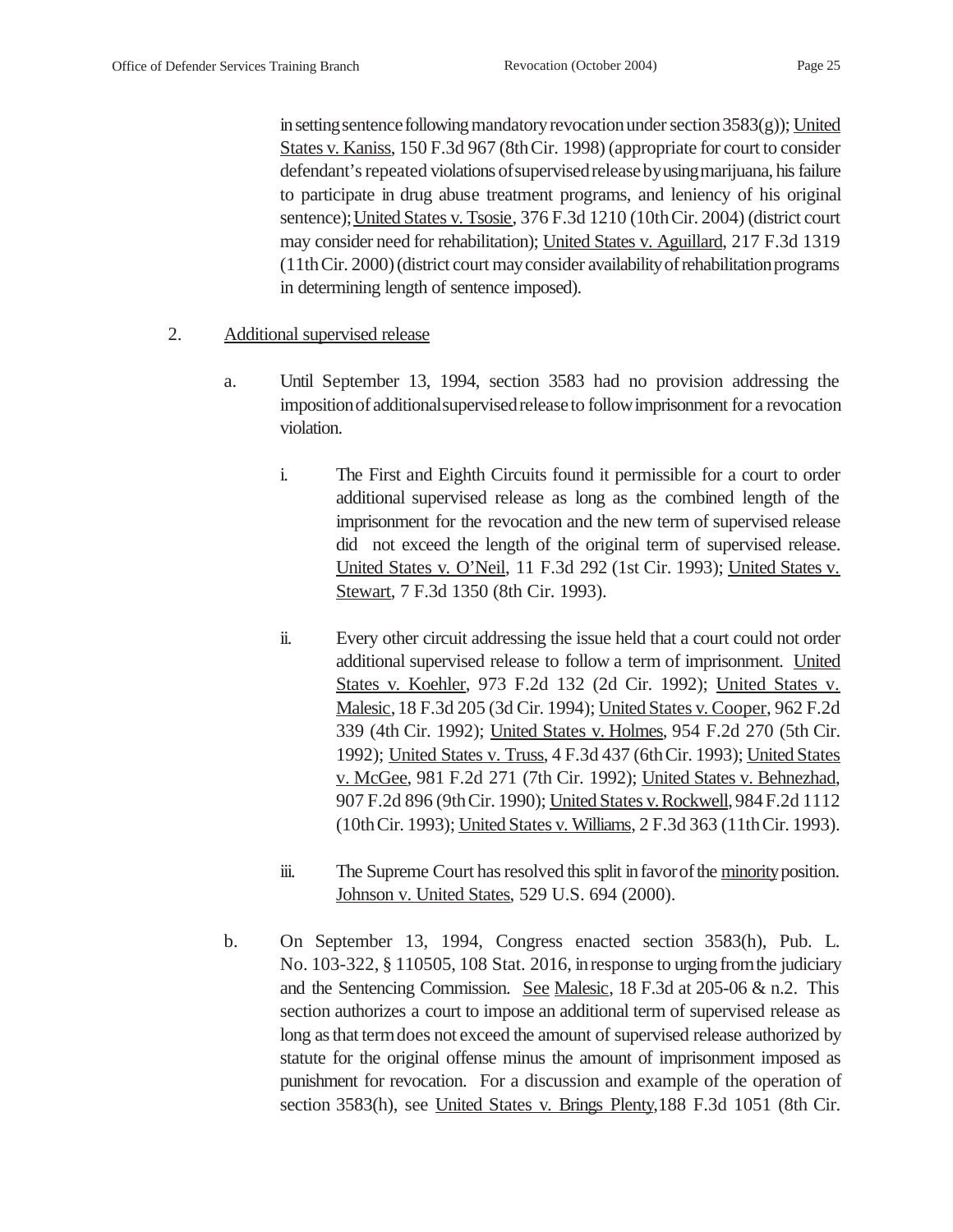1999). See also United States v. Maxwell, 285 F.3d 336 (4thCir. 2002); United States v. Merced, 263 F.3d 34 (2nd Cir. 2001); United States v. Beals, 87 F.3d 854 (7th Cir. 1996), overruled in part on other grounds by United States v. Withers, 128 F.3d 1167 (7th Cir. 1997).

c. As part ofthe PROTECTAct, Congress amended section(h) to permit additional supervised release even where the district court gives the full amount of imprisonment available under section 3583(e)(3): "When a term of supervised release is revoked and the defendant is required to serve a term of imprisonment, the court may include a requirement that the defendant be placed on a term of supervised release after imprisonment." PROTECT Act, Pub. L. No. 108-21, § 101(2), 117 Stat. 651 (April 30, 2003).<sup>2</sup> However, even if the full term of imprisonment is imposed, supervised release may be imposed only if the term of imprisonment is less that the amount of supervised release authorized for the original offense. 18 U.S.C. § 3583(h).

If, in imposing additional supervised release the court adds conditions not previously imposed, theymust relate either to the originaloffense or the revocation violation. See United States v. T.M., 330 F.3d 1235 (9th Cir. 2003); see also United States v. Scott, 270 F. 3d 632 (8th Cir. 2001) (district court erred in imposing upon defendant convicted of armed bank robbery special conditions of supervised release intended for sex offenders where, although defendant had been convicted of sex-based offense previously, that conviction was unrelated to robberyconvictionat issue inpresent case, was fifteenyears old, and government failed to establish that defendant had propensity to commit sex offenses).

3. Departures: A number of courts have held that, because the Chapter 7 policy statements are not binding, a sentence greater than that suggested by the Chapter 7 sentencing table is not a departure such that the sentencing court must give notice or make detailed findings. United States v. Pelensky, 129 F.3d 63 (2d Cir. 1997); United States v. Blackston, 940 F.2d 877 (3d Cir. 1991); United States v. Davis, 53 F.3d 638 (4th Cir. 1995); United States v. Mathena, 23 F.3d 87 (5th Cir. 1994); United States v. Marvin, 135 F.3d 1129 (7th Cir. 1998); United States v. Shaw, 180 F.3d 920 (8th Cir. 1999); United States v. Burdex, 100 F.3d 882 (10th Cir. 1996); United States v. Hofierko, 83 F.3d 357 (11th Cir. 1996).

<sup>&</sup>lt;sup>2</sup> When Congress added section (h) in 1994, it had limited the imposition of supervised release to those cases in which a district court imposed less than the full amount of imprisonment available upon revocation: "Whena termof supervised release is revoked and the defendant is required to serve a term of imprisonment that is less than the maximum term of imprisonment authorized under subsection (e)(3), the court may include a requirement that the defendant be placed on a term of supervised release after imprisonment."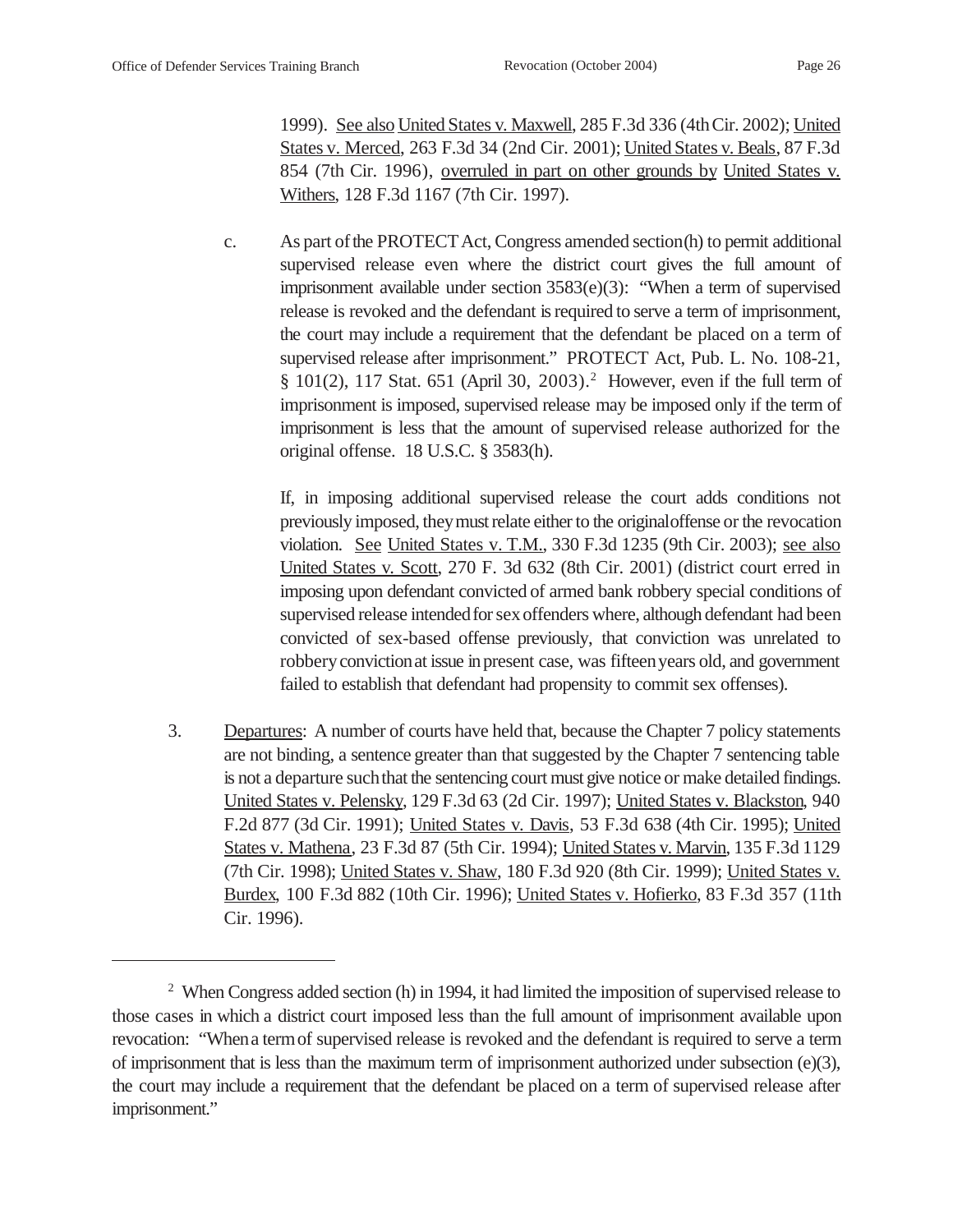- 
- 4. Deportation: Once a court has revoked an alien defendant's supervised release and sentenced him to imprisonment, the court lacks authority to order the defendant to be deported. United States v. Aimufa, 122 F.3d 1376 (11th Cir. 1997).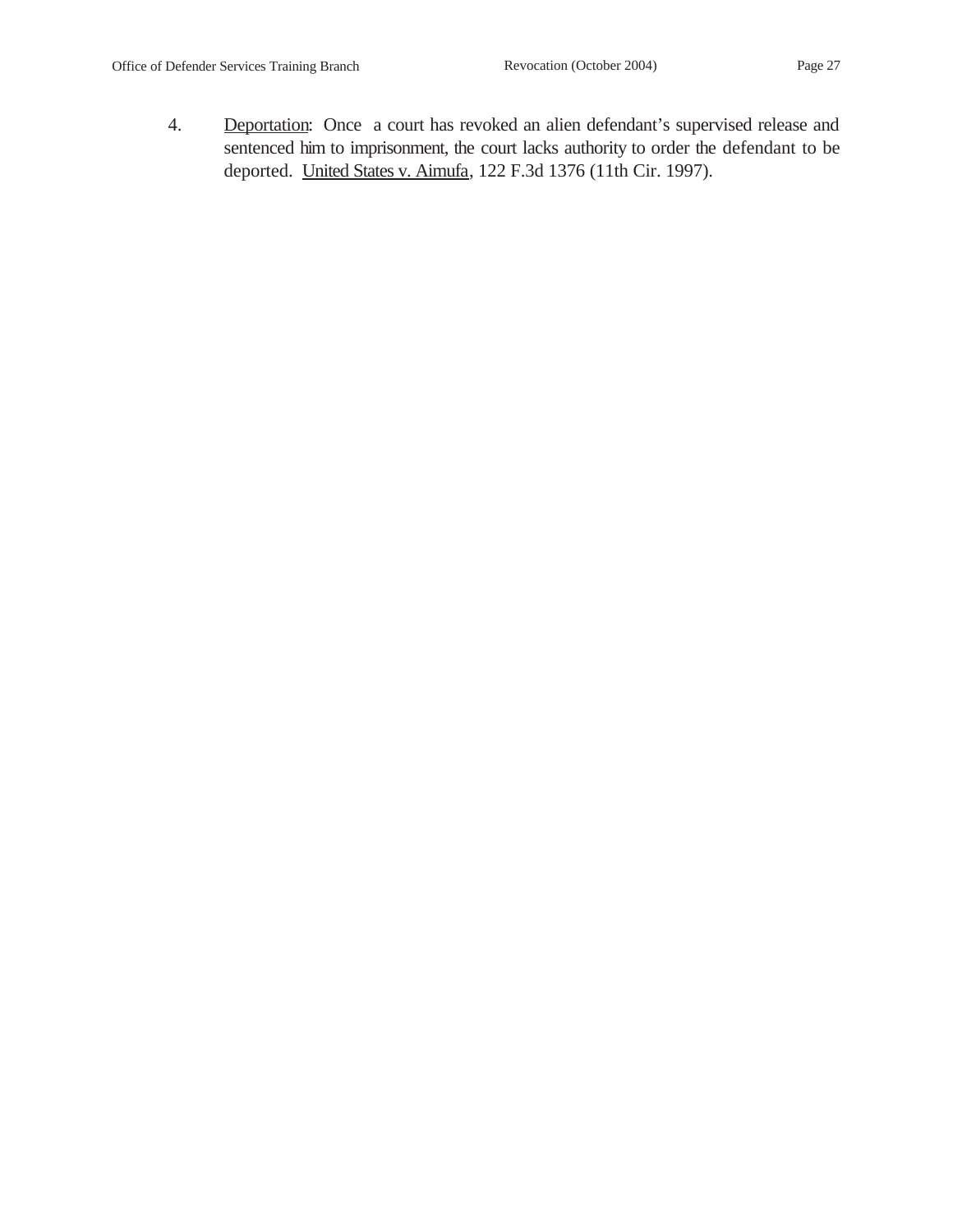#### APPENDIX A

#### **§ 3565. Revocation of probation**

**(a) Continuation or revocation.**—If the defendant violates a condition of probation at any time prior to the expiration or termination of the term of probation, the court may, after a hearing pursuant to Rule 32.1 of the Federal Rules of Criminal Procedure, and after considering the factors set forthin section 3553(a) to the extent that they are applicable—

(1) continue himon probation, with or without extending the term or modifying or enlarging the conditions; or

(2) revoke the sentence of probation and resentence the defendant under subchapter A [18 U.S.C. §§ 3551-3559].

## **(b) Mandatory revocationforpossessionofcontrolledsubstance or firearm or refusal to comply with drug testing.—** If the defendant—

(1) possesses a controlled substance in violation of the condition set forth in section 3563(a)(3);

(2) possesses a firearm, as such term is defined insection921 of this title, in violation of Federal law, or otherwise violates a condition of probation prohibiting the defendant from possessing a firearm;

(3) refuses to comply with drug testing, thereby violating the condition imposed by section 3563(a)(4); or

(4) as a part of drug testing, tests positive for illegal controlled substances more than 3 times over the course of 1 year;<sup>1</sup>

the court shall revoke the sentence of probation and resentence the defendant under subchapter A [18 U.S.C. §§ 3551-3559] to a sentence that includes a term of imprisonment.

**(c) Delayed revocation.**—The power of the court to revoke a sentence of probation for violation of a condition of probation, and to impose another

<sup>&</sup>lt;sup>1</sup> Subsection (4) was added on November 2, 2002, by Pub. L. No. 107-273, Div. B, Title II, § 2103(a), 116 Stat. 1793.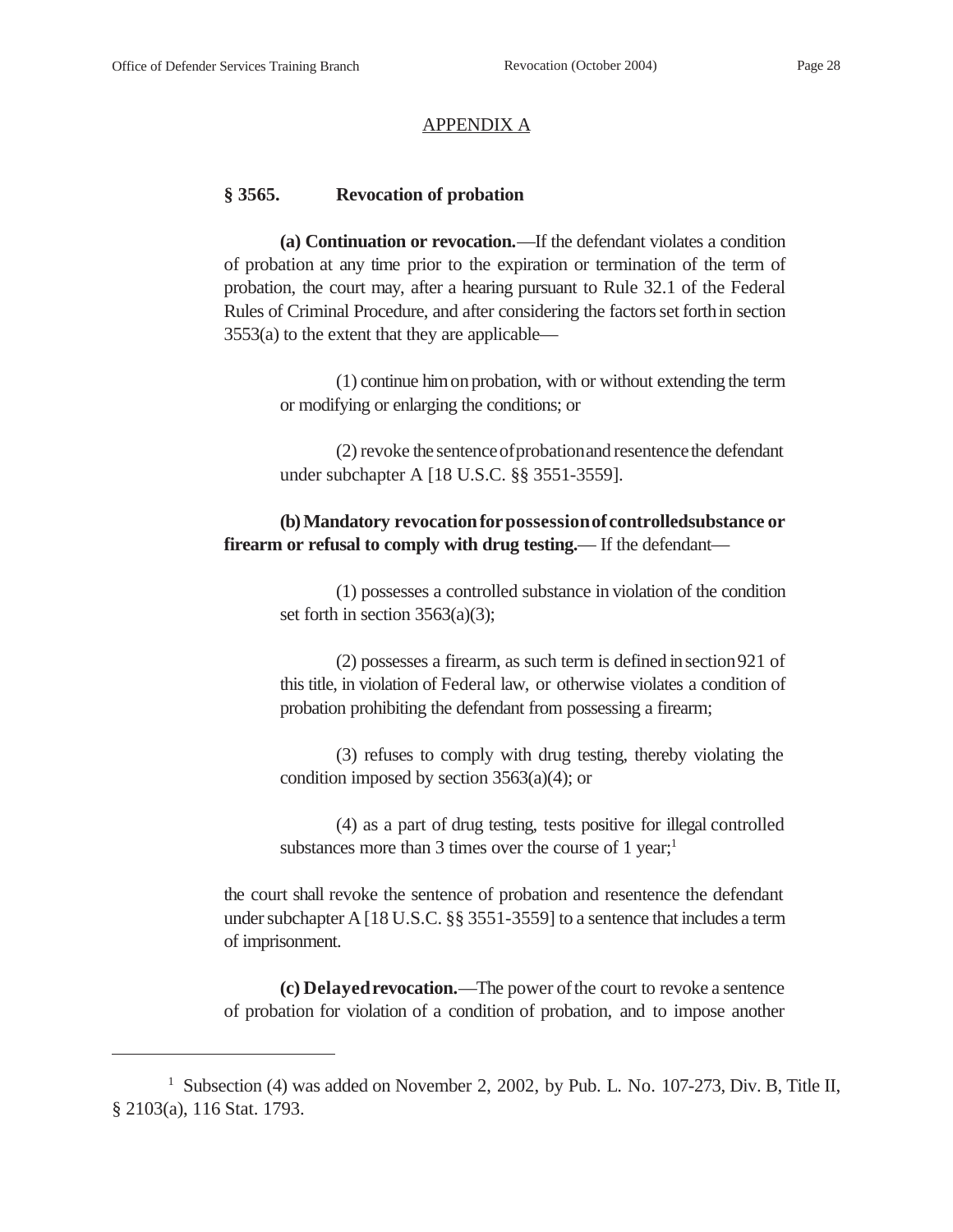sentence, extends beyond the expiration of the term of probation for any period reasonably necessary for the adjudication of matters arising before its expiration if, prior to its expiration, a warrant or summons has been issued on the basis of an allegation of such a violation.

#### APPENDIX B

## **§ 3583. Inclusion of a term of supervised release after imprisonment**

. . . .

**(e) Modification of conditions or revocation.**— The court may, after considering the factors set forth in section  $3553(a)(1)$ ,  $(a)(2)(B)$ ,  $(a)(2)(C)$ ,  $(a)(2)(D), (a)(4), (a)(5), (a)(6), and (a)(7)$ —

. . . .

. . . .

(3) revoke a term of supervised release, and require the defendant to serve in prison all or part of the term of supervised release authorized by statute for the offense that resulted in such term of supervised release without credit for time previously served on postrelease supervision, if the court, pursuant to the Federal Rules of Criminal Procedure applicable to revocation of probation or supervised release [Rule 32.1], finds by a preponderance of the evidence that the defendant violated a conditionofsupervised release, except that a defendant whose termis revoked under this paragraph may not be required to serve on any such revocation<sup>2</sup> more than 5 years in prison if the offense that resulted in the term of supervised release is a class A felony, more than 3 years in prison if such offense is a class B felony, more than 2 years in prison if such offense is a class C or D felony, or more than one year in any other case; . . .

**(g)Mandatory revocationforpossessionof controlledsubstance or firearm or for refusal to comply with drug testing.**— If the defendant—

<sup>&</sup>lt;sup>2</sup> The phrase "on any such revocation" was added as of April 30, 2003. PROTECT Act, Pub. L. No. 108-21, § 101(1), 117 Stat. 651.